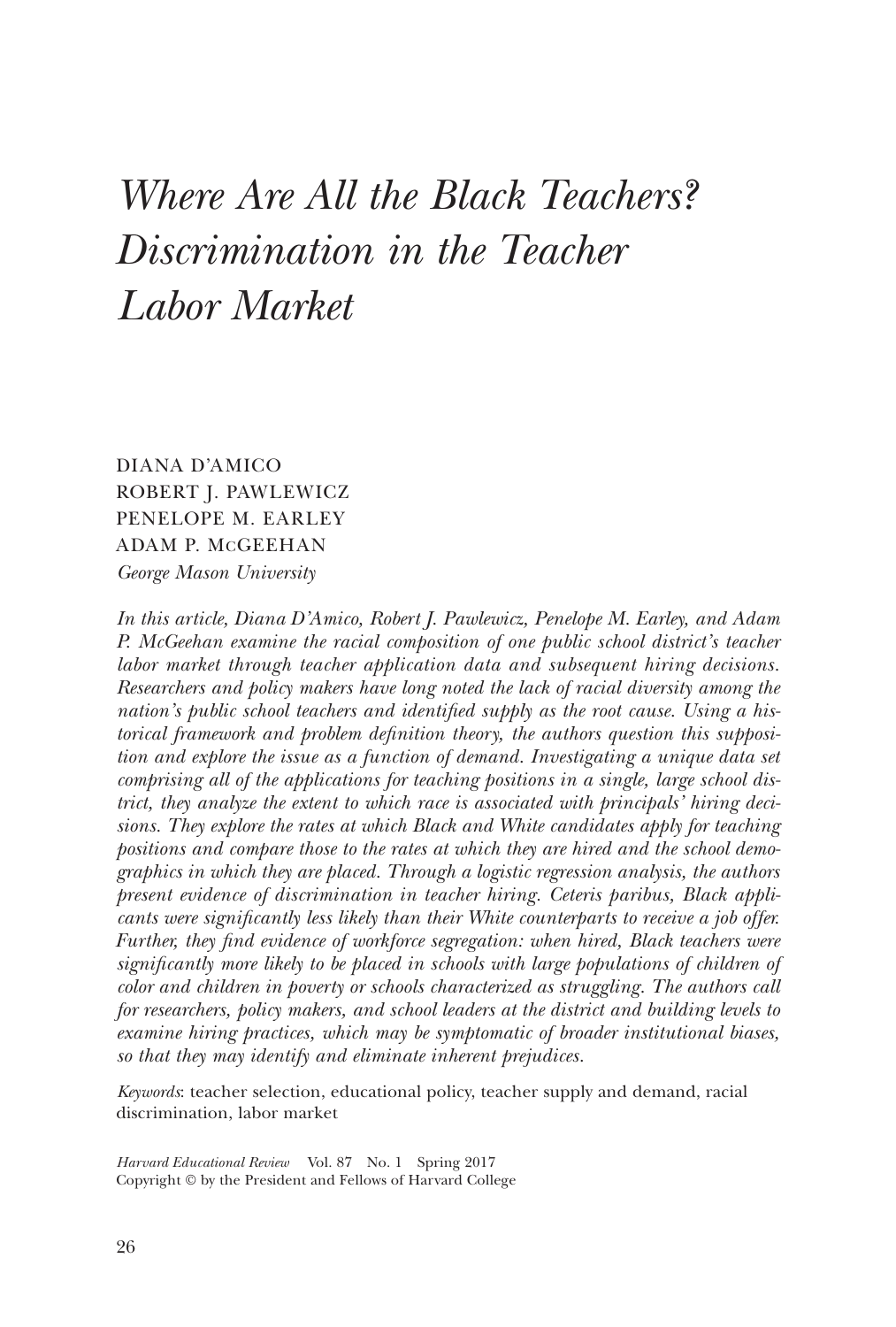Of the nearly four million elementary, middle, and high school teachers in the United States, 83 percent are White and only 8 percent are Black (US Census Bureau, n.d.), even as more than 15 percent of the nation's schoolage children are Black (US Census Bureau, 2010). Echoing the concerns of policy makers and researchers, Secretary of Education Arne Duncan (2010) described the lack of racial diversity in the teaching profession as "especially troubling." For many, the central problem rests on the skewed demographic proportions of the profession. According to the National Education Association (n.d.), "Every child has a basic right to a great public school with a qualified and caring staff, including educators who look like them."

For the past several decades, policy makers and researchers have defined the paucity of Black teachers as a supply problem that impacts Black children most directly. In this article, we explore the issue as a problem of *demand* by examining the racial composition of one US district's teacher labor market through teacher applicant data and subsequent hiring decisions. We found evidence that even as qualified Black applicants applied to teach in the district, their chances of receiving an offer were significantly lower than those of White candidates, indicating discrimination in the teacher labor market. Ceteris paribus, Blackness was negatively associated with receiving a job offer in this school district; when Black candidates were hired, either they were disproportionately placed in schools with large populations of children of color or children in poverty, or they were offered positions by Black principals. Possible explanations for this could be that the Black applicants were unqualified, less qualified, or expressed a specific preference to teach in certain schools. Contrary to such suppositions, we found that when Black and White candidates were equally qualified, White candidates were more likely to receive an offer. Further, due to district hiring practices, candidates did not apply to specific schools but instead to the district for general position types. We maintain that this labor market discrimination—a manifestation of the low *demand* for Black teachers—matters not just for Black children who lack same-race role models but for all children.

Researchers concur that the racial composition of the teacher workforce is impacted by supply-side economic factors (Madkins, 2011), which they have examined from a variety of important perspectives. For instance, some scholars have identified critical barriers to entry ranging from certification exams to negative portrayals of Black teachers that deplete the supply of racially diverse candidates (Albers, 2002; Foster, 1991; Milner, 2012; Petchauer, 2012; Santelices & Wilson, 2010; Torres, Santos, Peck, & Cortes, 2004). Examining the same supply dynamics from a different perspective, other researchers have highlighted the forces that pull racially diverse candidates away from schools (Bianco, Leech, & Mitchell, 2011; Franklin, 1987). Moving beyond individual motivations, scholars have examined the institutional patterns that negatively impact the supply of racially diverse prospective teachers and called important attention to the prohibitive nature of standardized tests and the extent to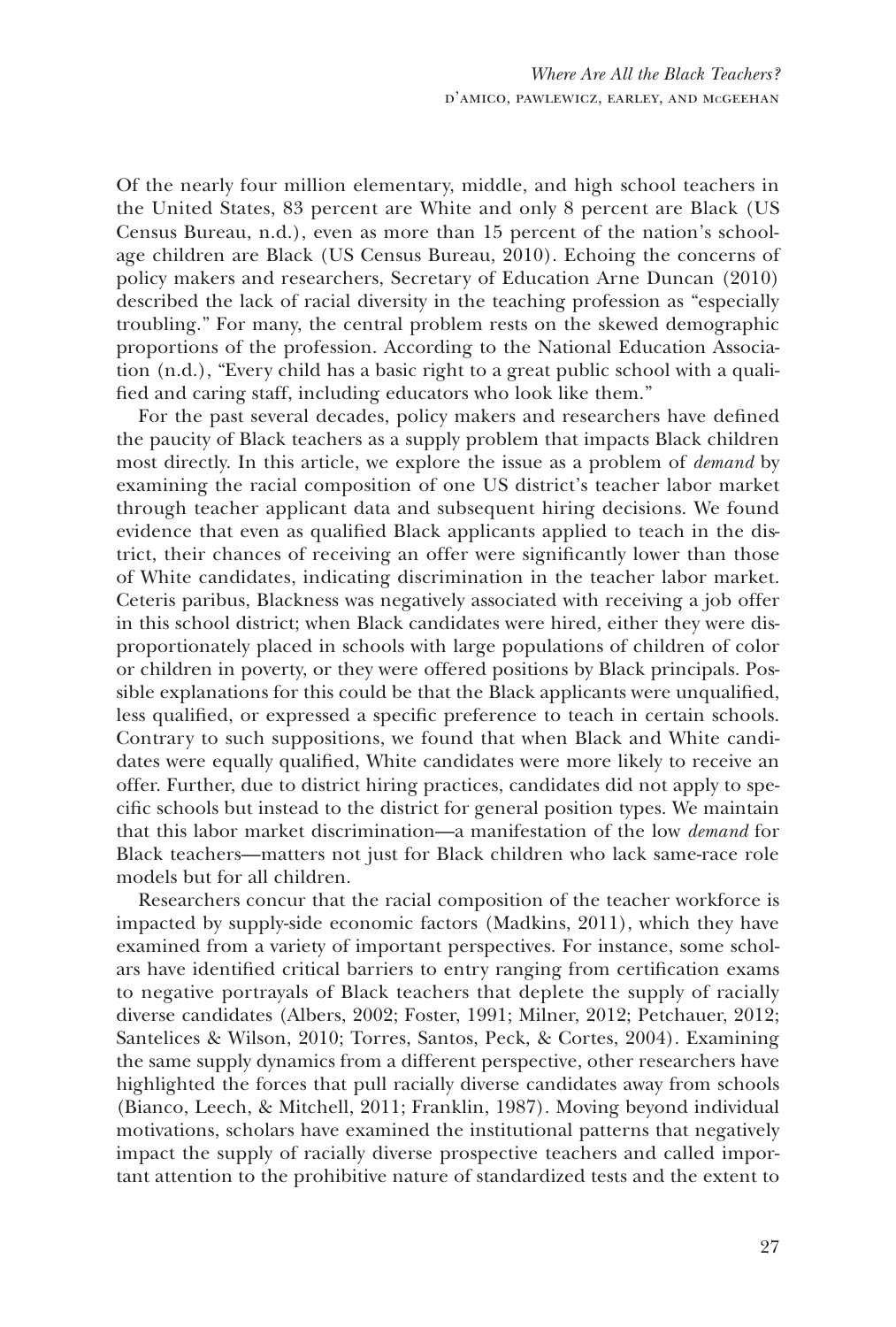which they constrict the racial diversity of the teacher labor market (Albers, 2002; Angrist & Guryan, 2008; Petchauer, 2012). Likewise, scholars have looked to schools of education and the racialized undertones of teacher preparation programs (Dixson & Dingus, 2007; Ladson-Billings, 2000). Arguing that the nature of many preparation programs curtails the supply of racially diverse applicants, scholars have called for the restructuring of college education programs to become more culturally relevant to minority students and more proactive in preparing future educators for teaching African American students (Bridges, 2011; Ladson-Billings, 2000; Pabon, Anderson, & Kharem, 2011; Petchauer, 2012; Sleeter, 2001). Extending this work, researchers have also examined alternate routes to teacher education, questioning the extent to which they ease access into the profession or serve as a barrier for prospective teachers of color (Haberman, 1999; Lau, Dandy, & Hoffman, 2007; Pabon et al., 2011).

Given the evidence that African American students stand to benefit from encountering teachers of the same race in the classroom (Dee, 2004; Madkins, 2011; Villegas & Irvine, 2010), programs have emerged across the nation that focus on targeted recruitment initiatives and alternate pathways into the profession (Boyd, Lankford, Loeb, Ronfeldt, & Wyckoff, 2011; Haberman, 1999; Kirby & Hudson, 1993; Lau et al., 2007). Researchers have also observed that the supply issues transcend the point of initial entry and have highlighted the need for retention initiatives (Ingersoll & May, 2011). Even as the number of African American teachers has increased over the past decades (Ingersoll, Merrill, & Stuckey, 2014), their proportion remains roughly equivalent, and skewed demographic patterns persist, suggesting that these strategies have been less than effective (Achinstein, Ogawa, & Speiglman, 2004; Madkins, 2011; Talbert-Johnson, 2001; Torres et al., 2004).

In large measure, the intractable nature of this phenomenon is historic and stems from the very ways in which the core problem has been defined (Horsford & D'Amico, 2015). In the popular imagination and textbooks alike, the *Brown v. Board of Education* decision of 1954 represents a critical turning point in the nation's history, a clear dividing line demarcating a racist past from an equitable present. However, *Brown* also represents something much less romantic: the displacement of the nation's Black teachers (Fairclough, 2004; Fultz, 2004; Hudson & Holmes, 1994; Milner & Howard, 2004; Tillman, 2004). Before the ruling, segregation was the law of the land. The systematic exclusion of Black children and families from public schools—particularly in the South, but elsewhere, too—was indicative of the racist ideals that structured the nation's economic, political, and social landscape. In the face of segregation, Black families resisted and persisted in overt and subtle ways. As historian James Anderson (1988) has detailed, Black families in the South pooled economic and less tangible resources like time to build schoolhouses, discuss curricular matters, and hire teachers. Their children learned in vastly unequal settings, but, as Walker (2000) has argued, the presence of Black teachers also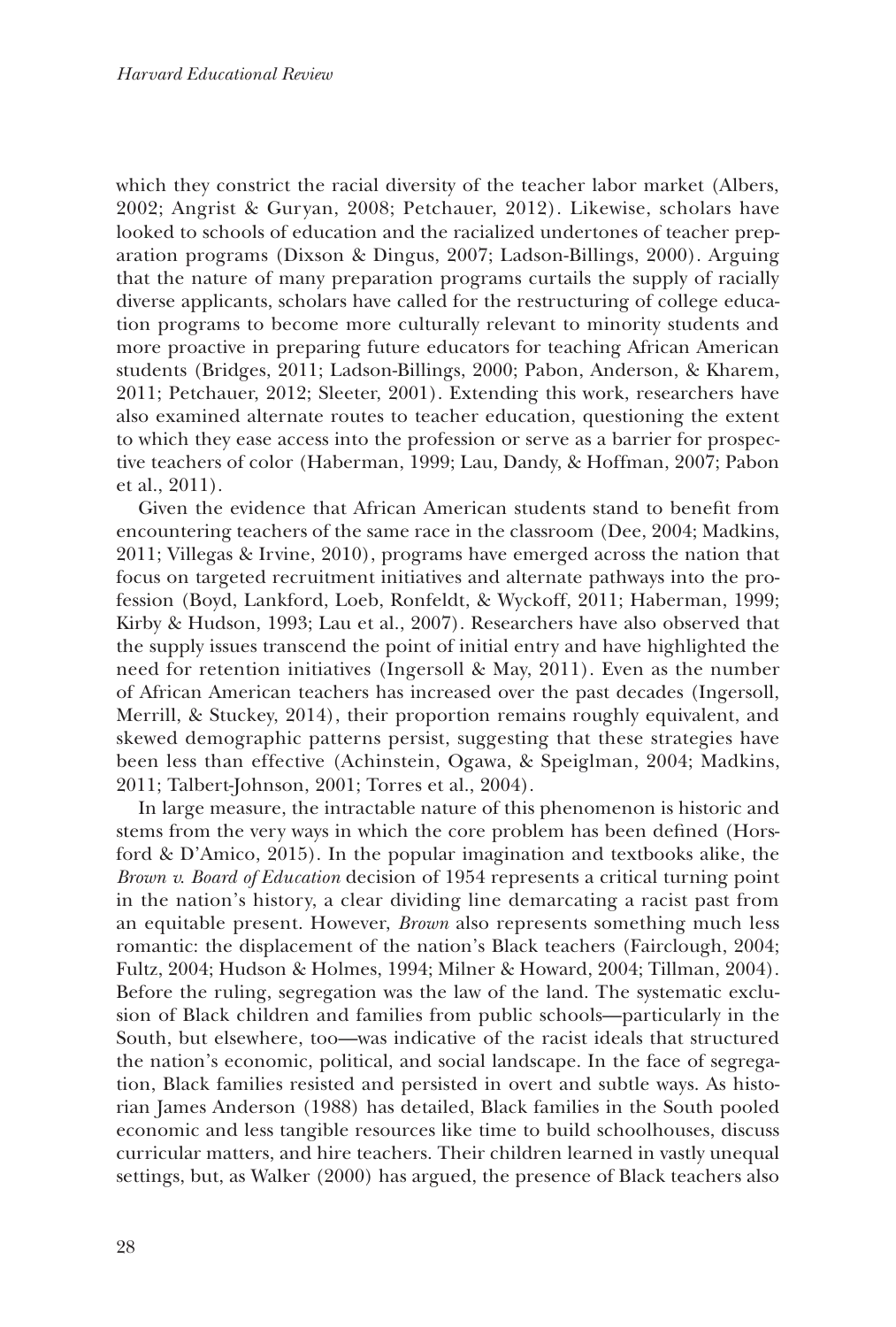gave deep value to their education. With the *Brown* decision, the courts mandated the integration of the nation's schoolchildren but said nothing of the teacher labor force, effectively diminishing the *demand* for Black teachers and thus eliminating these community-supported schools and the teachers who staffed them.

The lack of racial diversity among the nation's teachers is a public issue that exists and is tangible. The act of defining a concern such as this one as a problem, however, is a social and political by-product (Baumgartner & Jones, 2009; Kingdon, 1984; Rochefort & Cobb, 1994). The very ways researchers and policy makers define the educational problems of the day determine the lens through which we understand and attempt to solve them. Turning a blind eye to the historic forces surrounding the employment of Black teachers and the ways pre-*Brown* ideals continue to shape the post-*Brown* world, most policy makers have defined endemic diversity problems as a function of *supply* rather than *demand*.

Even as questions surrounding race and education, writ large, captivate researchers and policy makers, scholars have paid comparatively little attention to the role of race in teacher hiring practices. Many hiring practices are what Liu & Johnson (2006) call "moderately decentralized." Teachers are technically hired and employed by the district, but the actual selection is made by principals at individual schools (Engel & Cannata, 2015). Undeniably, Black teachers constitute a smaller percentage of the teaching workforce than their proportion of the population, and they are more likely to teach minority students in urban schools than other student populations (Hanushek & Rivkin, 2007; Jacob, 2007; Mertz, 2010). Is this a function of supply or demand, though?

In most US districts, principals are the gatekeepers of the schools, granting or denying entry via job offers. Examining the decisions they make and the resultant teacher pool is essential to understanding the market forces at play. When faced with a hiring decision, principals often consider a multitude of factors related to teacher qualities and the context of their schools (Ingle, Rutledge, & Bishop, 2011). And as other researchers have documented, some principals prioritize other candidate characteristics, such as local connections or experience (Boyd, Lankford, Loeb, & Wyckoff, 2013; D'Amico, Earley, & Pawlewicz, 2015). Some administrators report placing no considerable value on the ethnicity or race of candidates (Cain-Caston, 1999) or whether they can teach students of different races (Dillon, McCaughtry, & Hummel, 2010), whereas others prioritize race (Harris, Rutledge, Ingle, & Thompson, 2010). Meanwhile, studies of other fields, such as sales and administrative support, have revealed discriminatory practices in hiring and, in particular, a reluctance to hire Black applicants (Bertrand & Mullainathan, 2004). To what extent, if any, might similar tendencies manifest in the education labor market? The teacher labor market is geographically small and highly localized (Engel & Cannata, 2015); as a result, principals develop definitions of fit regarding which candidates are best suited for their individual schools (Hanushek &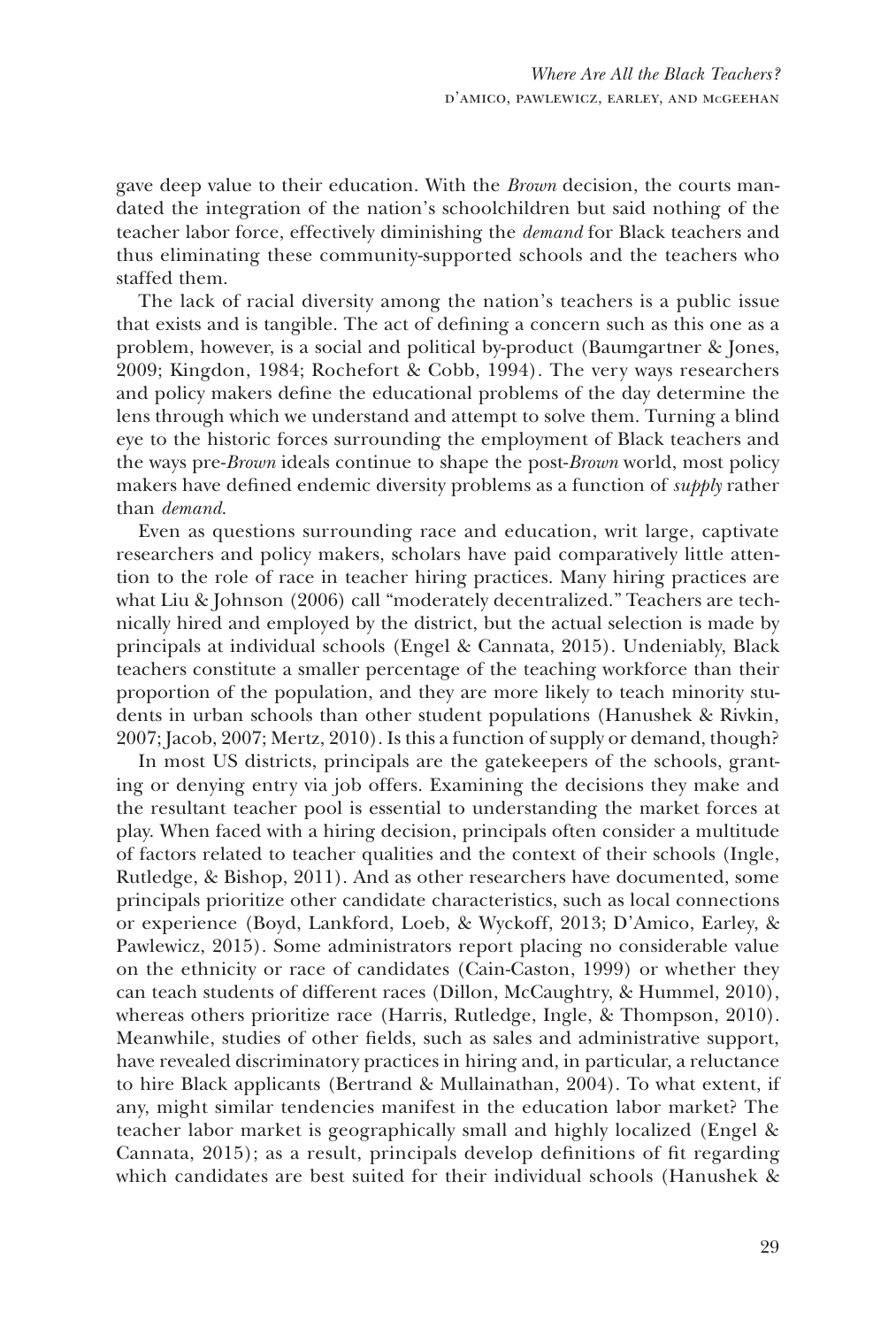Rivkin, 2007; Ingle et al., 2011; Mertz, 2010). Districts in some studies have implemented policies to recruit and hire minority teachers (Ingle et al., 2011; Jacob, 2007; Madkins, 2011), but what impact do these district policies have on the hiring decisions of individual principals?

In this article we examine the demographic composition of the teacher labor market from a new perspective. With few exceptions (D'Amico et al., 2015; Dobbie, 2011; Goldhaber, Grout, & Huntington-Klein, 2014), researchers have focused their analyses on ex post data on teachers already hired and working in the system and, as a result, have yet to examine applicant pool data. This study questions the extent to which supply issues alone account for the paucity of Black teachers through its examination of teacher applicant data and hiring decisions in a single US school district. In the spring of 2012, 11,980 applicants submitted 27,330 applications for 2,380 open teaching positions in the district. Each year, the district allocates resources to the recruitment of minority candidates in an explicit effort to increase the diversity of its teaching population, identifying supply as the root cause of its homogeneous teacher corps. Those efforts bore fruit in the 2012 applicant pool: Black candidates made up 13 percent of prospective teachers, a proportion slightly greater than the percentage of Black students in the district (10 percent); however, Black teachers represented only 6 percent of those offered positions in the district.

To be sure, racial diversity is an issue that transcends the Black community. As our data reveal, the percentage of job offers during the period of our study extended to Black, Hispanic, and Asian teachers fell far below the percentage of Black, Hispanic, and Asian students in the district. That said, Hispanic and Asian teachers were hired proportionally to the rate at which they applied, suggesting that the low numbers for these groups may indeed reflect a supply problem. The patterns surrounding Black teachers, however, were starkly different: the offer rate for these teachers was disproportionately less than the rate at which they applied, suggesting other contributing forces.

*Discrimination* is a powerful word and one that is often avoided because of what it connotes. However, the economic definition of the term is simple and clear: "Discrimination is generally understood to exist when some superficial characteristic (skin pigmentation, for example) is used in an attempt to restrict individuals' access to the available economic, political, and social opportunities for advancement" (D'Amico, 1987, p. 310). In this district, Black applicants, though having many attributes similar to their White counterparts, encountered a significantly lower likelihood of being offered a job, replicating discriminatory employment patterns documented across a range of industries (Bertrand & Mullainathan, 2004). Further, White principals hired disproportionately fewer Black teachers than Black principals did. Finally, we find evidence of workforce segregation. When Black teachers were hired, they were disproportionately placed in schools with large populations of minority students or students living in poverty.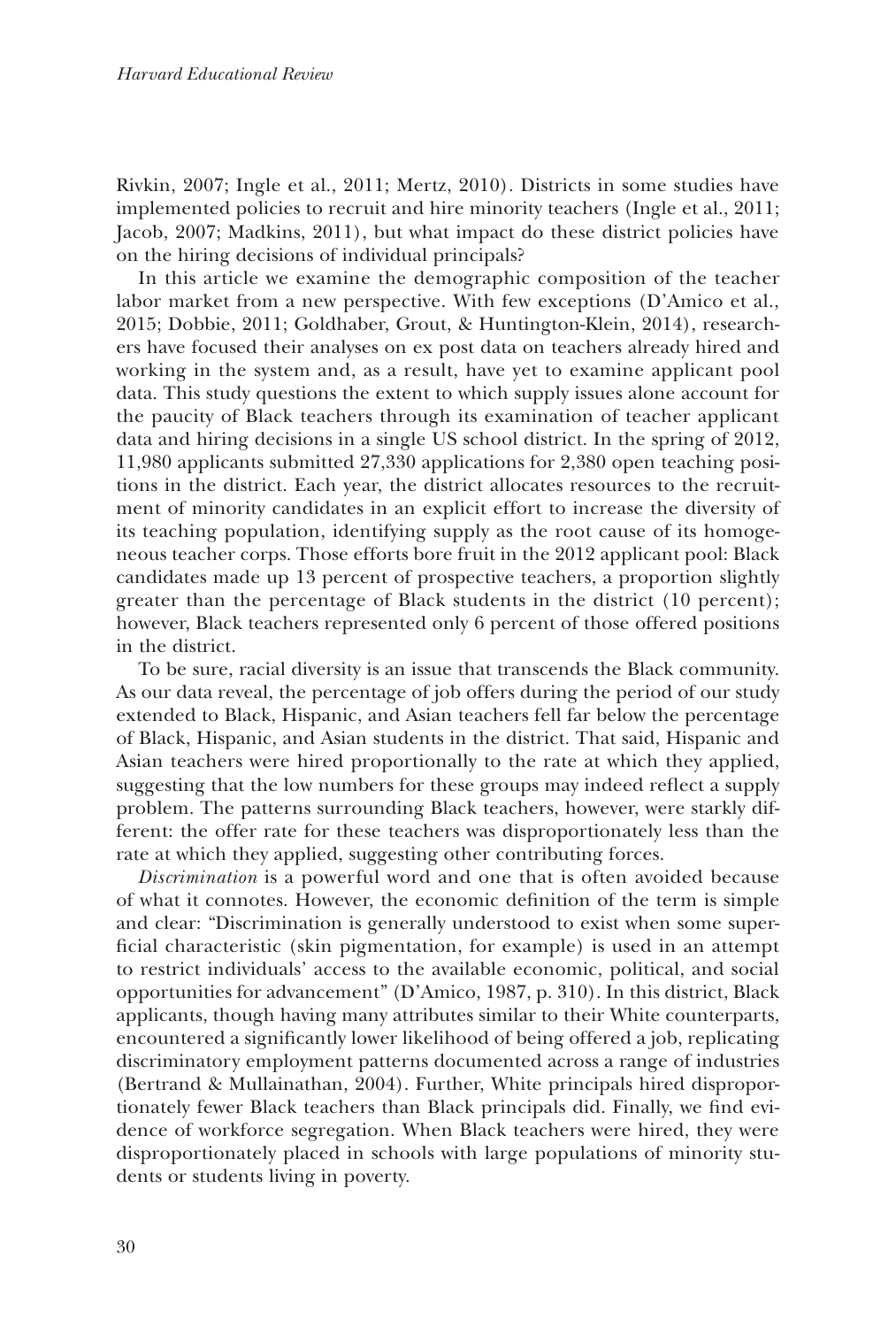While this research does not negate the important work on the real and pervasive supply-side problems when it comes to the racial composition of the teacher corps, our findings do suggest that even increasing the supply of racially diverse teachers, as this school district did, may not be enough to diversify the nation's corps of public school teachers. Another powerful and historic force is also at work: demand. In this district, the supply of qualified Black teachers outpaced the demand for them.

# Background and Context

# *Overview of the School District*

The school district we studied ranks among the largest in the nation and serves more than 180,000 students (US Department of Education, 2010). Near a major metropolitan area, the largely suburban district maintains over 180 schools and is sustained by an operating budget in excess of \$2 billion; the average per pupil expenditure is \$13,000. With a funding structure much like that of districts across the nation, the majority of financial resources come from the locality, 15 percent of the budget comes from the state, and less than 2 percent comes from federal aid. Teachers represent the largest budget expenditure, and there are more than 20,000 full-time positions in the district. Approximately 40 percent of the student population is White. African American students make up approximately 10 percent of the district's student population, with Hispanic and Asian students each representing 20 percent. More than one-quarter of the students who attend school in the district qualify for free and reduced-price lunch programs; approximately 15 percent of students garner the English as a Second Language (ESOL) classification, and roughly 15 percent of students receive special education services. Based on standardized assessments, the district is widely praised as "high performing."1

### *District-Level Hiring Practices and Policies*

Each year, representatives from the district's centralized human resources (HR) office travel within and beyond state limits to diversity fairs, Historically Black Colleges and Universities, and recruitment events with the goal of attracting racially diverse candidates to the district. In addition, the office hosts online recruitment events in an effort to reach geographically diverse candidates. To begin the application process, all prospective applicants must submit licensure and certification credentials via a single, centralized online system. HR staff perform an initial screening to ensure that candidates meet basic state requirements. Eligible candidates then receive a link to complete the online application and a code to take the TeacherInsight (TI) assessment administered by Gallup.

All candidates must upload résumés and cover letters to the system and enter information pertaining to current residence, educational background, and work experience.<sup>2</sup> In addition, candidates have the opportunity to submit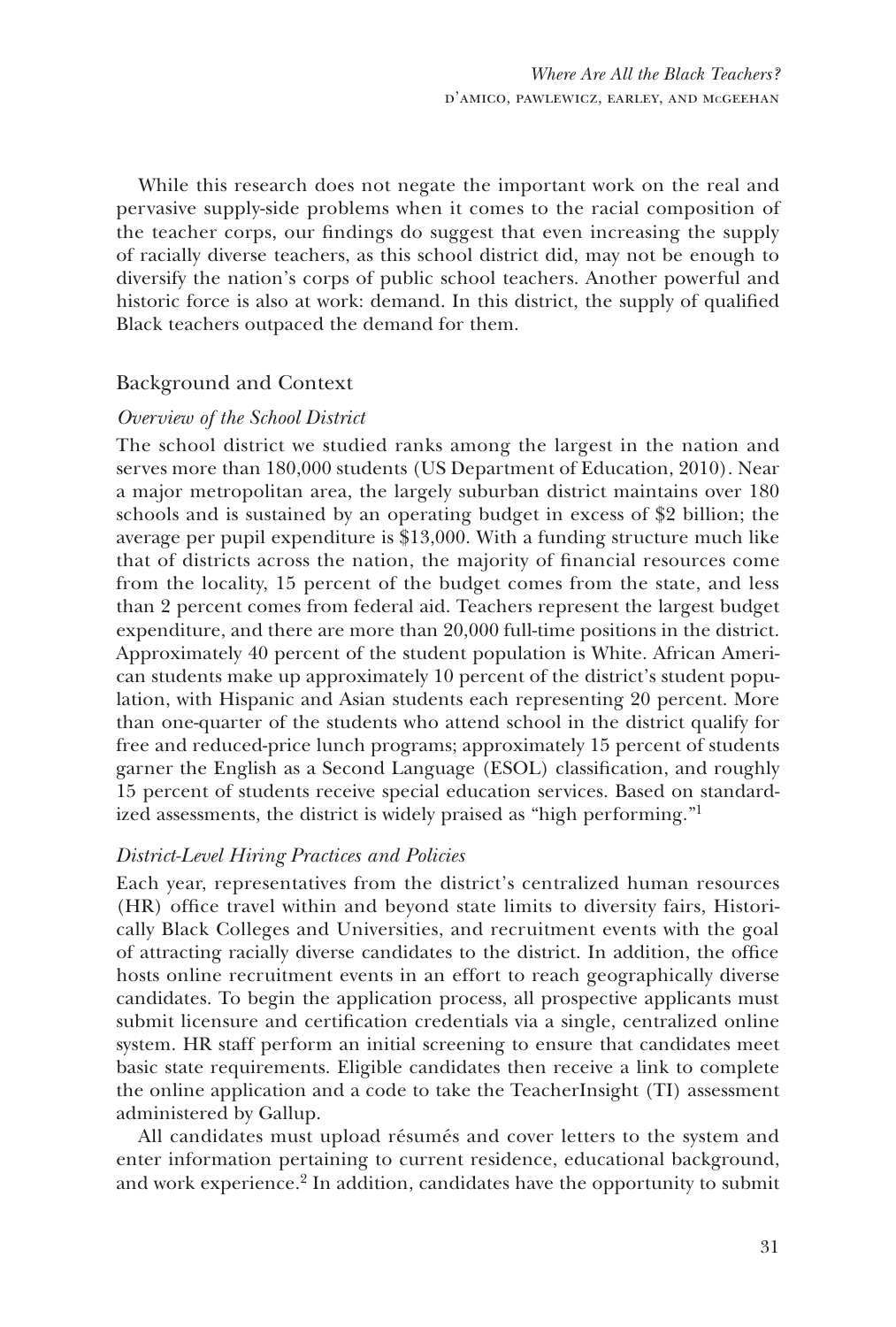identifying demographic information pertaining to the Equal Employment Opportunity Commission (EEOC), but this information is not shared with hiring principals. Principals may infer information about a candidate's race during the in-person interview through physical attributes, and researchers in other fields have found that individuals screening applications derive information or make assumptions about racial backgrounds from candidates' names and other information included in the résumé (Bertrand & Mullainathan, 2004). Even as principals' observations of racial characteristics may be different from candidates' actual racial identities, principals have the opportunity to make inferences about a candidate's racial background before an offer is extended.

Candidates may be aware of openings at particular schools through either personal connections or school websites, but when submitting materials they do not have an opportunity to specify a school preference. Instead, prospective teachers apply to general position types (e.g., middle school mathematics), and candidates may apply for more than one position. (For instance, Candidate #3729092 applied for three art teacher positions, one each at the elementary, middle, and high school levels.) After online applications are complete, HR staff members send hiring principals links to relevant applications. Once principals have identified applicants of interest, they personally contact the individual to arrange an interview. Principals do not notify HR about who they've interviewed, and so no data exist regarding how many or which candidates are interviewed. However, district officials recounted anecdotal information from principals that invitations to interview were rarely declined, replicating patterns documented elsewhere (Goldhaber et al., 2014). Principals notify HR staff of the candidates they wish to hire, and HR staff contact successful candidates to extend offers. As a way to ensure that all schools in the district have an opportunity to hire the "best" applicants, district policy allows principals of "priority schools"—schools that receive Title I funding or schools that are not meeting performance benchmarks—to extend offers before the rest of the schools in the district.

While scholars have called attention to the role of teacher preferences in school placements (Boyd, Lankford, Loeb, & Wyckoff, 2005; Reininger, 2012), candidates in this district may not exert preference by applying only to particular schools. Instead, prospective teachers in this context exercise their preferences at three junctures: when they choose to apply to the district, when they accept or decline an invitation to interview, and when they accept or decline a job offer.

#### Data, Methods, and Statistical Model

This study is based on the population of completed applications for teaching positions in the district for academic year 2012–2013, including EEOC data.3 We obtained information regarding the position opening (subject and school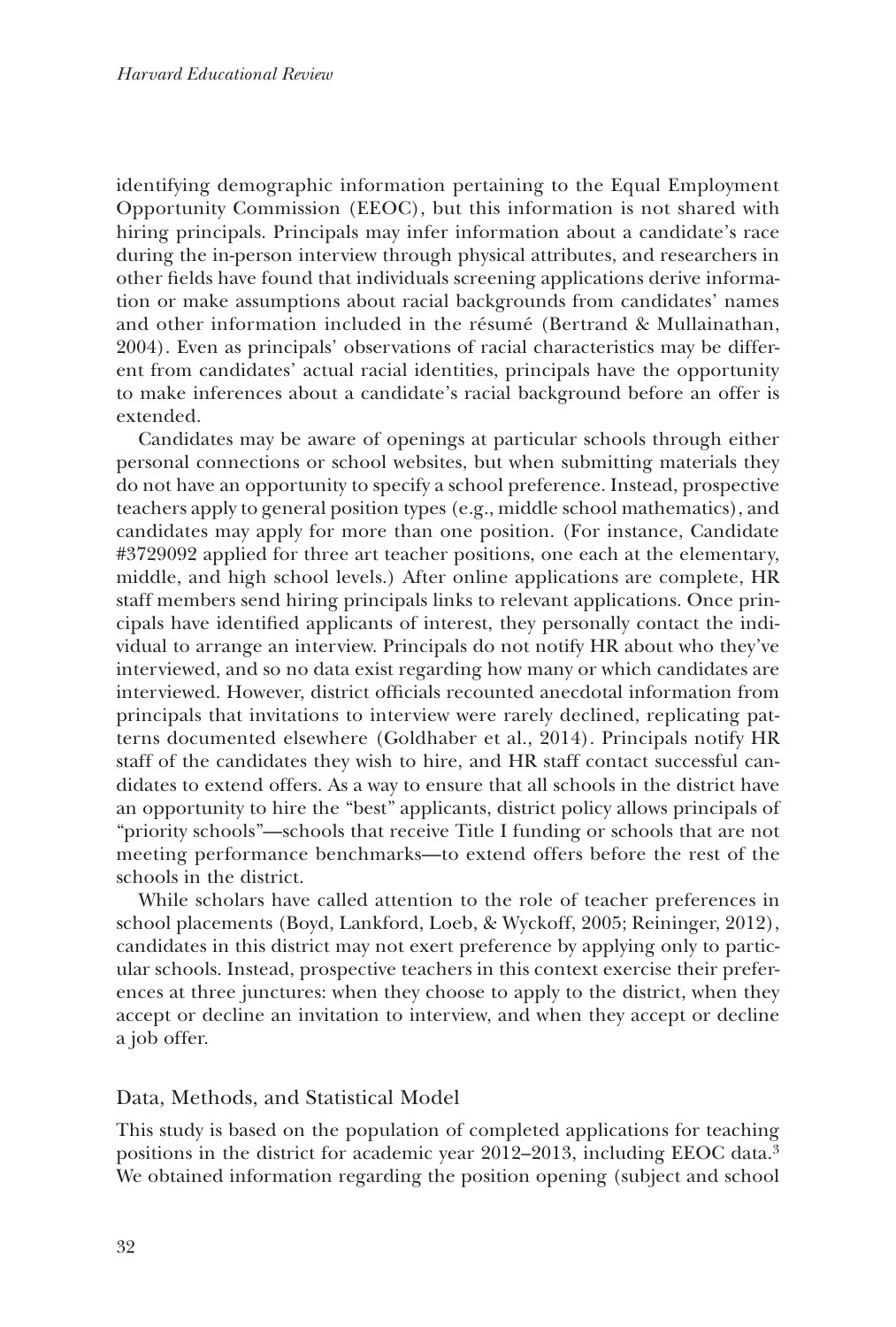level), whether the TI score threshold was met, and the applicant zip code, prior school experience (location and amount), and education (level, subject, location, and school type). In addition to application information, we derived student population and principal data for schools in the district that hired for the 2012–2013 school year, including priority school designation and demographic information regarding race, ethnicity, and free and reduced-price lunch participation published on the district's website. Finally, we compiled data on hiring decisions and the dates that the offers were extended.

While prior research has documented how both the qualifications of the candidate and the candidate's ties to the local area play an important role in teacher hiring decisions (Boyd et al., 2005; D'Amico et al., 2015; Reininger, 2012), the goal of this study is to examine the role of race in the teacher hiring process. Using all of the information contained in the online applications provided by the district, we constructed a number of proxies to control for the qualifications and local ties of the candidates in our regression analyses in order to isolate the role of race in hiring decisions.<sup>4</sup> Proxies for qualifications include whether or not candidates surpassed the suggested TI assessment score, the type of higher education institution attended, and the highest degree earned.<sup>5</sup> Since prior research has shown that local ties may make candidates more attractive, we created a number of variables that proxy for localism (Boyd et al., 2013; D'Amico et al., 2015), such as the candidate's prior work experience within the district, the candidate receiving a degree from a postsecondary institution located in the district, and whether the candidate lives in the district. In addition to the variables we created from online applications, we utilized publicly available school demographic information to examine the types of schools that hire Black teachers and created five variables that characterize various school types in the district with respect to whether the school has been assigned priority status by the district, the proportion of students receiving free and reduced-price lunch, and the racial/ethnic composition of the student body.6 Finally, we used photographs posted on the district's school websites to make inferences about the apparent race of each principal who made job offers using the same EEOC categories as candidates did on their applications.7

To estimate the likelihood of receiving a job offer in the district, we used a binary logistic regression of the following form:

$$
P(Y_i = 1) = \frac{\exp(bX_i)}{1 + \exp(bX_i)}
$$

In the model,  $Y_i$  is a dichotomous variable that takes the value of 1 if the application *i* received a job offer, and 0 otherwise. The independent variables of interest in our model are the applications with races identified as Black, Hispanic, another of the EEOC race categories, multiple races, or left blank.<sup>8</sup> We also included the number of applications submitted by each candidate, in addition to proxies for the applicants' qualifications and local ties, as control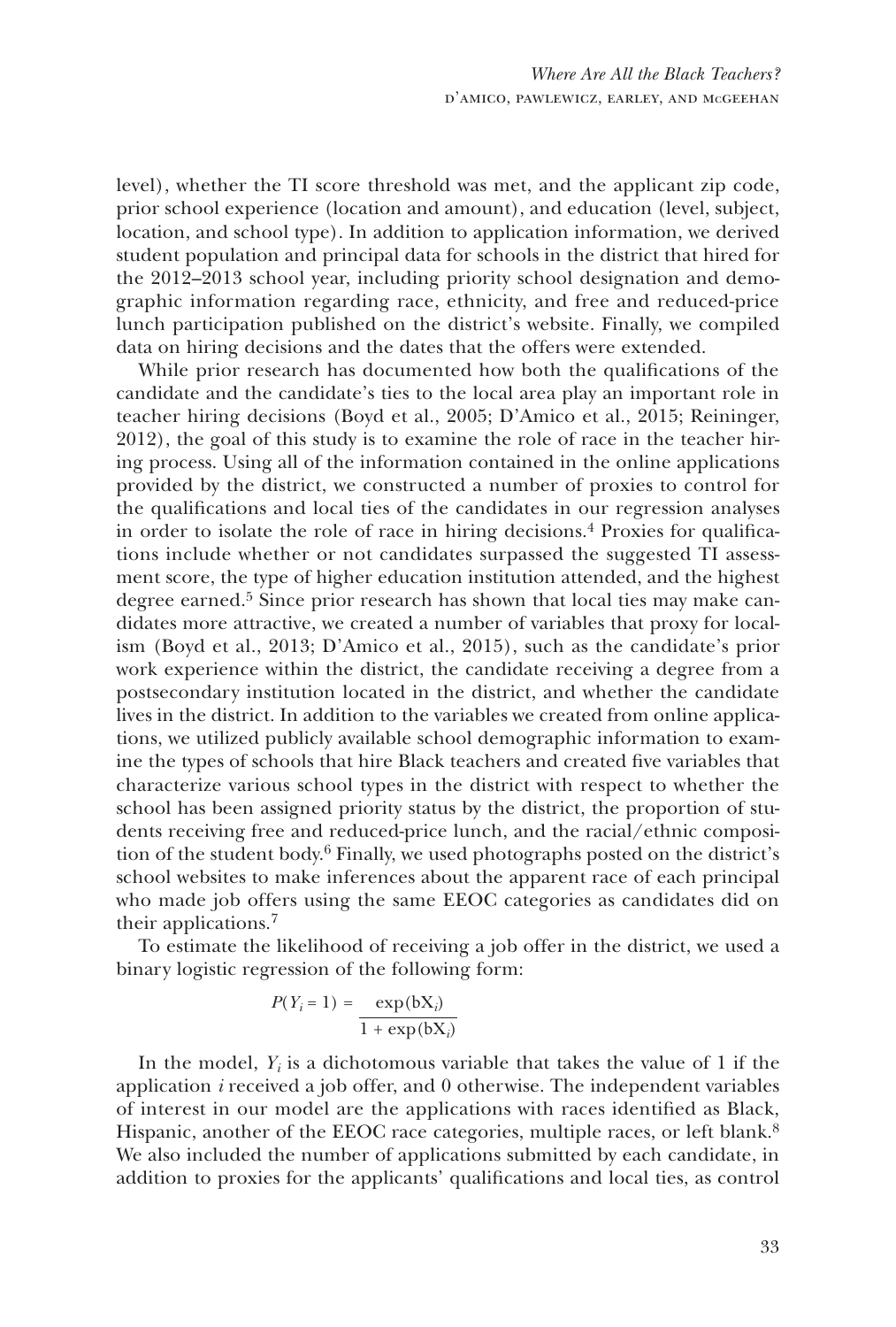variables. All independent variables are included in the vector X, and β is the vector of parameters associated with X*<sup>i</sup>* .

# Results

# *Racial Composition of Applications and Offers*

As reported in table 1, whereas 40 percent of the district's students are White, 70 percent of all applications were submitted by White candidates, and over 77 percent of the job offers were extended to White candidates. Further, Black students comprised 10 percent of the student population and just under 13 percent of the teacher application pool, but Black candidates received only 6 percent of the job offers.<sup>9</sup> The proportion of offers to White candidates was greater than the proportion of applications from White candidates, yet the opposite was true for Black candidates, who were hired at a rate lower than the rate at which they applied. These statistics provide preliminary evidence that Black candidates were hired disproportionately less than their White counterparts.

Table 2 provides initial statistical evidence of the association between race and the likelihood of being offered a job in the district. Before taking other factors into consideration, identifying as Black was negatively correlated with receiving a job offer ( $\rho = -0.06$ ), whereas identifying as White was positively correlated with receiving a job offer ( $\rho = 0.05$ ).<sup>10</sup> None of the other EEOC racial categorizations exhibited a significant correlation with the likelihood of receiving a job offer. $^{11}$ 

#### — Are Black Applicants as Qualified as White Applicants?

As researchers concur that teachers stand among the most critical determinants of student success (Heck, 2007), one might assume that hiring principals make economically rational decisions and thus hire the most qualified applicants. Following this logic, one possible explanation for the discrepancy in job offer rates between White and Black candidates could be that Black candidates are less qualified than White candidates. However, our comparison of application characteristics provides evidence that, overall, Black candidates differed from their White counterparts but not in ways that would uniformly indicate lower quality (see table 3). On average, as compared with their White peers, Black candidates were twenty-three percentage points more likely to have advanced degrees and had almost two more years of out-of-district school experience, potentially indicating higher quality. Conversely, Black candidates were less likely to pass the suggested TI score (i.e., 58 percent passing rate for Black candidates and 65 percent for White), potentially indicating lower quality. Taken together, these results indicate that although Black teachers differ from White teachers on indicators of quality, Black teachers did not uniformly demonstrate lower quality. Further, Black candidates were more likely to have degrees from a university in the closest metropolitan area or from an institu-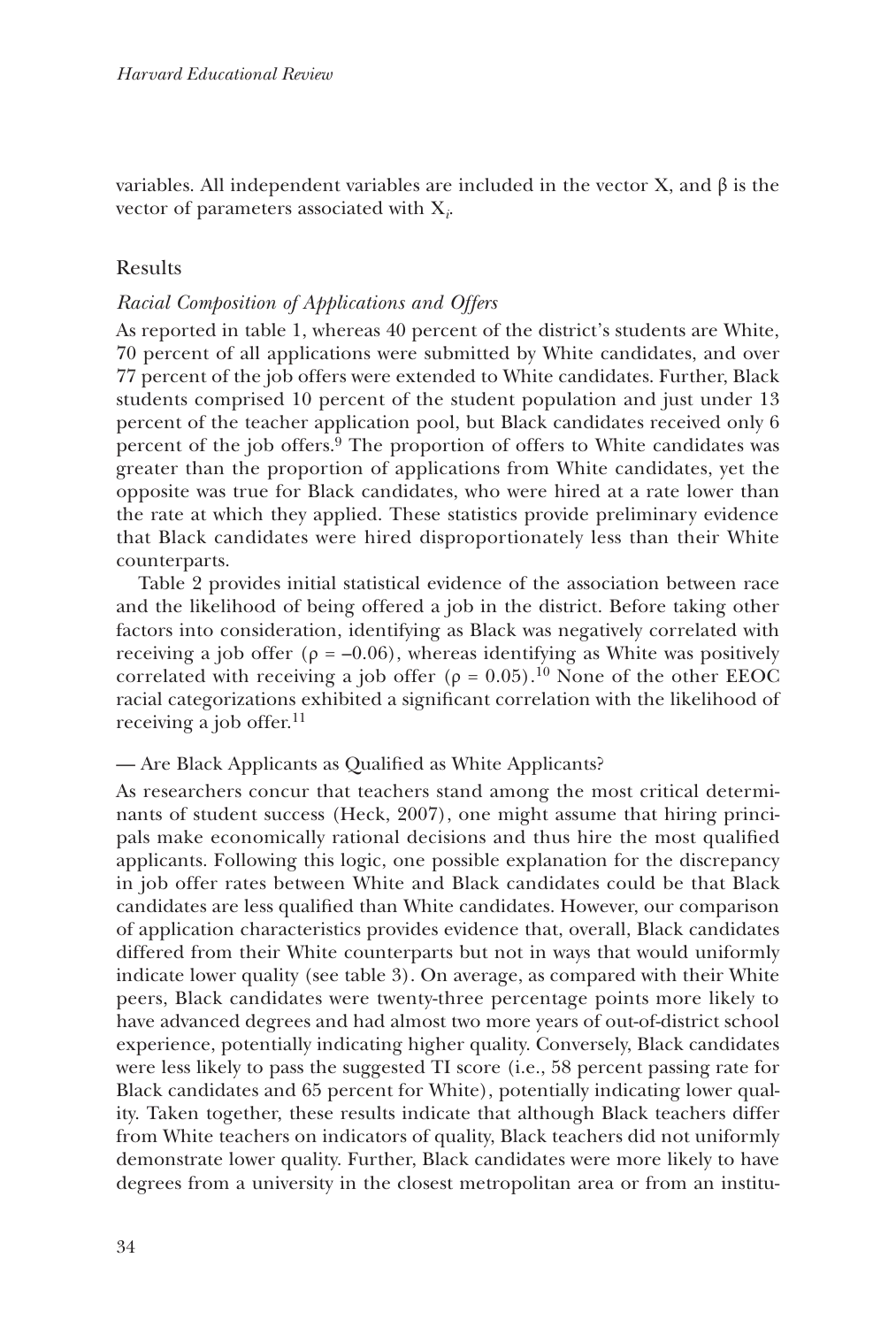| Ethnicity    | Applications | <i>Offers</i> | Applicants | Applicant offers |
|--------------|--------------|---------------|------------|------------------|
| White        | 70.2%        | 77.5%         | 70.1%      | 77.2%            |
| <b>Black</b> | 12.5%        | 6.0%          | 12.0%      | 6.3%             |
| Hispanic     | 4.5%         | 4.8%          | 4.5%       | 5.2%             |
| Other*       | 4.8%         | 4.4%          | 5.6%       | 4.8%             |
| Multiple**   | 3.2%         | 3.1%          | 3.0%       | 2.6%             |
| <b>Blank</b> | 4.6%         | 3.7%          | 4.5%       | 3.3%             |
| Number       | 27,330       | 2,379         | 11,980     | 2,269            |

TABLE 1 *Proportion of applicants, applications, and job offers by ethnicity selected on EEOC form*

*Notes: \*Other* includes Asian, American Indian, Alaska Native, Native Hawaiian, and Pacific Islander. \*\**Multiple* is a category created by the district for applicants who marked more than one ethnicity.

|  | TABLE 2 Correlation between receiving an offer and ethnicity |  |  |  |  |  |
|--|--------------------------------------------------------------|--|--|--|--|--|
|--|--------------------------------------------------------------|--|--|--|--|--|

|                | Black   | White | Hispanic Other* |         | Multiple** | Blank   |
|----------------|---------|-------|-----------------|---------|------------|---------|
| Offer received | $-0.06$ | 0.05  | 0.01            | $-0.01$ | 0.00       | $-0.01$ |

*Notes:* Correlations in bold are statistically significant (p ≤ .01). \**Other* includes Asian, American Indian, Alaska Native, Native Hawaiian, and Pacific Islander. \*\**Multiple* is a category created by the district for applications that marked more than one ethnicity.

tion on the district's list of standard institutions, but they were less likely to live inside the district, potentially signifying differences in localism.

In table 4 we compare the application characteristics of Black and White candidates who received offers in order to identify differences in teachers receiving jobs in the district. We found that Black and White candidates who received job offers from the district were more similar than different, with a few notable exceptions. Successful Black candidates were, on average, eighteen percentage points more likely to hold advanced degrees and had, on average, 1.65 more years of experience outside the district, but they were less likely to live in the district. While Black applicants were overall slightly less likely than White applicants to have district experience (17 percent of Black applicants and 18 percent of White candidates), Black candidates receiving offers were significantly more likely to have district experience (i.e., 57 percent of successful Black candidates compared to 49 percent of White candidates). Again, differences in application characteristics generally did not indicate a substantial lower quality of Black teachers hired compared to White teachers hired.

Elsewhere we document evidence that the characteristic most predictive of receiving a job offer in this district was prior in-district work experience (D'Amico et al., 2015). The results in tables 3 and 4 provide evidence that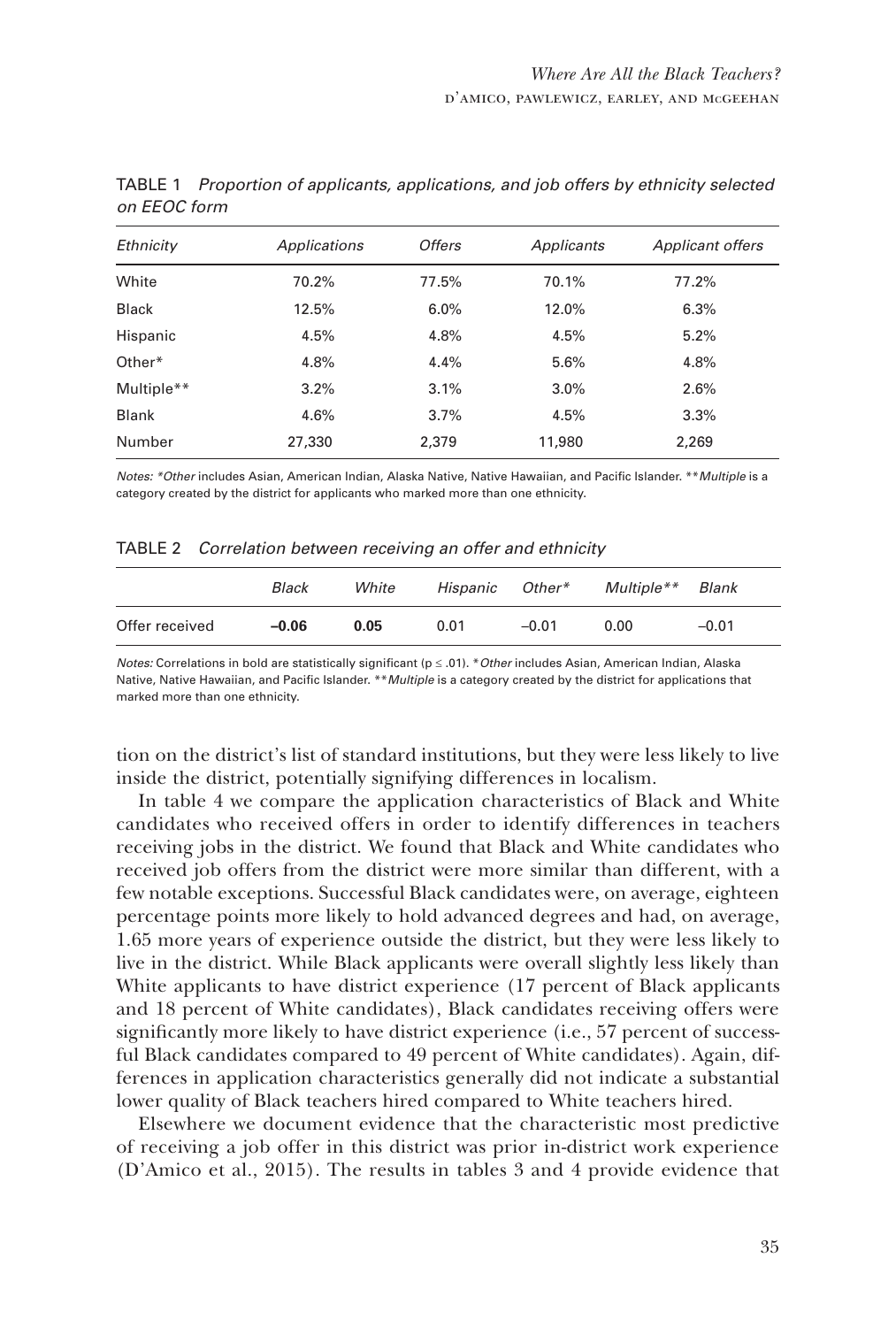|                                                       | Average |              |                   |             |
|-------------------------------------------------------|---------|--------------|-------------------|-------------|
| Variable                                              | White   | <b>Black</b> | <b>Difference</b> | T-Stat      |
| Offered                                               | 0.10    | 0.04         | $-0.05$           | $-13.38***$ |
| Applications per individual                           | 4.24    | 4.72         | 0.48              | $7.21***$   |
| Percent that met TI cut score                         | 0.65    | 0.58         | $-0.07$           | $-8.44***$  |
| Level of highest degree earned <sup>^</sup>           | 3.56    | 3.79         | 0.23              | $17.49***$  |
| Degree from highly ranked university                  | 0.09    | 0.04         | $-0.04$           | $-10.95***$ |
| Degree matches subject of position<br>applied for     | 0.48    | 0.32         | $-0.16$           | $-17.92***$ |
| Has work experience in schools outside<br>of district | 0.66    | 0.71         | 0.05              | $6.29***$   |
| Years of work in schools outside district             | 4.07    | 6.06         | 1.99              | $16.68***$  |
| Has work experience in district schools               | 0.18    | 0.17         | $-0.01$           | $-2.01**$   |
| Years of work in district schools                     | 0.84    | 0.71         | $-0.13$           | $-3.05***$  |
| Degree from local university                          | 0.11    | 0.09         | $-0.02$           | $-3.91***$  |
| Degree from in-state university                       | 0.29    | 0.30         | 0.01              | $2.19**$    |
| Degree from regional university                       | 0.03    | 0.08         | 0.05              | $10.05***$  |
| Degree from district "standard"                       | 0.52    | 0.55         | 0.04              | $3.53***$   |
| Home zip code in district                             | 0.26    | 0.20         | $-0.06$           | $-6.76***$  |
| Home zip code in state                                | 0.09    | 0.14         | 0.05              | $8.00***$   |
| Observations                                          | 19,192  | 3,406        |                   |             |

TABLE 3 *Differences in application characteristics of Black candidates compared to White candidates*

*Notes:* Level of highest degree earned is an ordinal variable, where 1 = High school diploma / GED; 2 = Associate's degree; 3 = Bachelor's degree; 4 = Master's degree; 5 = Doctorate.

 $*$  p  $\leq$  .10,  $**$  p  $\leq$  .05,  $***$  p  $\leq$  .01. ^

although Black applicants were less likely to have in-district experience than their White counterparts, the Black teachers who were hired were more likely to have district experience than were the White candidates. To investigate whether our findings of hiring discrimination could be explained by a lack of in-district experience for Black candidates, we executed additional tests.

We disaggregated our sample of applications into those that claimed indistrict work experience and those that did not and divided those subsamples by race to examine job offer rates (table 5). We found that 49 percent of applications from White candidates who listed in-district experience were offered jobs, but only 30 percent of applications from Black candidates who also listed in-district experience were offered jobs, and the nineteen percentage points difference is statistically significant at the 1 percent level. The offer rates for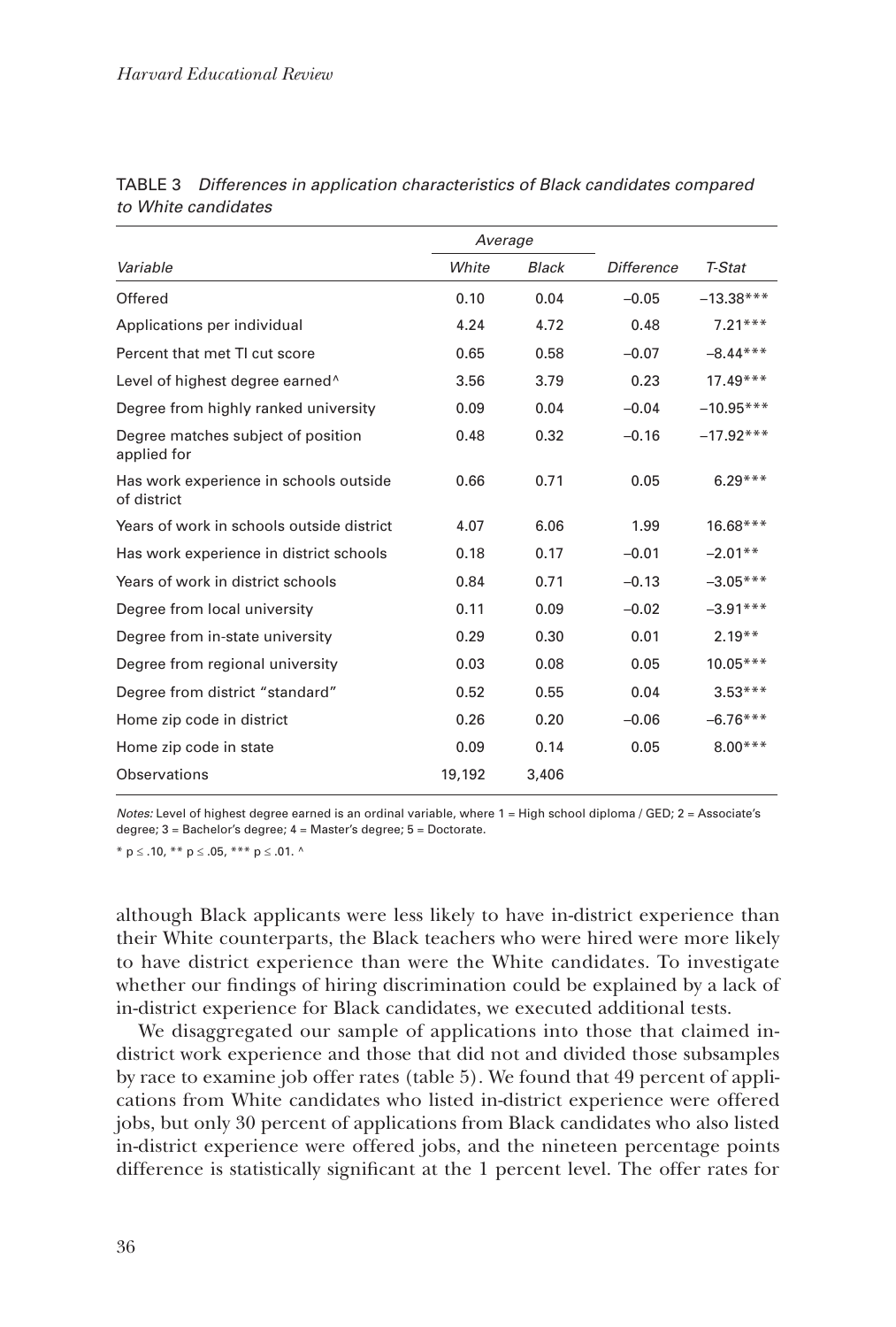|                                             | Average |              |            |           |  |
|---------------------------------------------|---------|--------------|------------|-----------|--|
| Variable                                    | White   | <b>Black</b> | Difference | T-Stat    |  |
| Level of highest degree earned <sup>^</sup> | 3.64    | 3.82         | 0.18       | $3.53***$ |  |
| Years of work in schools outside district   | 3.55    | 5.20         | 1.65       | $3.50***$ |  |
| Has work experience in district schools     | 0.49    | 0.57         | 0.08       | $1.97**$  |  |
| Home zip code in district                   | 0.48    | 0.38         | $-0.10$    | $-2.16**$ |  |
| Home zip code in state                      | 0.05    | 0.10         | 0.05       | $1.93*$   |  |
| Observations                                | 1.942   | 143          |            |           |  |

TABLE 4 *Differences in characteristics of Black candidates given offers compared to White candidates given offers*

*Note:* To conserve space, we suppress variables for which Black and White candidates do not have significantly different levels. Level of highest degree earned is an ordinal variable, where 1 =

High school diploma / GED; 2 = Associate's degree; 3 = Bachelor's degree; 4 = Master's degree; 5 = Doctorate.

\*  $p \le .10$ , \*\*  $p \le .05$ , \*\*\*  $p \le .01$ . ^

| Applicants             | White | <b>Black</b> | Difference | T-Stat      |
|------------------------|-------|--------------|------------|-------------|
| No district experience |       |              |            |             |
| Offer rate             | 12%   | 4%           | $-8%$      | $-10.06***$ |
| Number                 | 5,915 | 1,060        |            |             |
| District experience    |       |              |            |             |
| Offer rate             | 49%   | 30%          | $-19%$     | $-5.56***$  |
| Number                 | 1,474 | 208          |            |             |

TABLE 5 *Offer rates for Black and White applicants by district experience*

\*\*\* p ≤ .01.

White and Black applicants without district experience also demonstrate the same differences, with White candidates enjoying a success rate of 12 percent compared to a success rate of 4 percent for Black applicants. These results indicate that Black candidates received proportionately fewer job offers than their White counterparts, even after considering prior work experience in the district.

Finally, using logistic regression, we considered all of the characteristics of each application when examining the likelihood of receiving a job offer in the district. The regressions hold all of the application characteristics constant while determining the marginal effect of each characteristic on the likelihood of the application receiving a job offer. We used this technique as a high-powered test of whether Black candidates encountered discrimination in the district, considering all characteristics of each application simultaneously. Table 6 presents the parameter estimates and point estimates of the odds ratios for the variables of interest from the two models used.<sup>12</sup>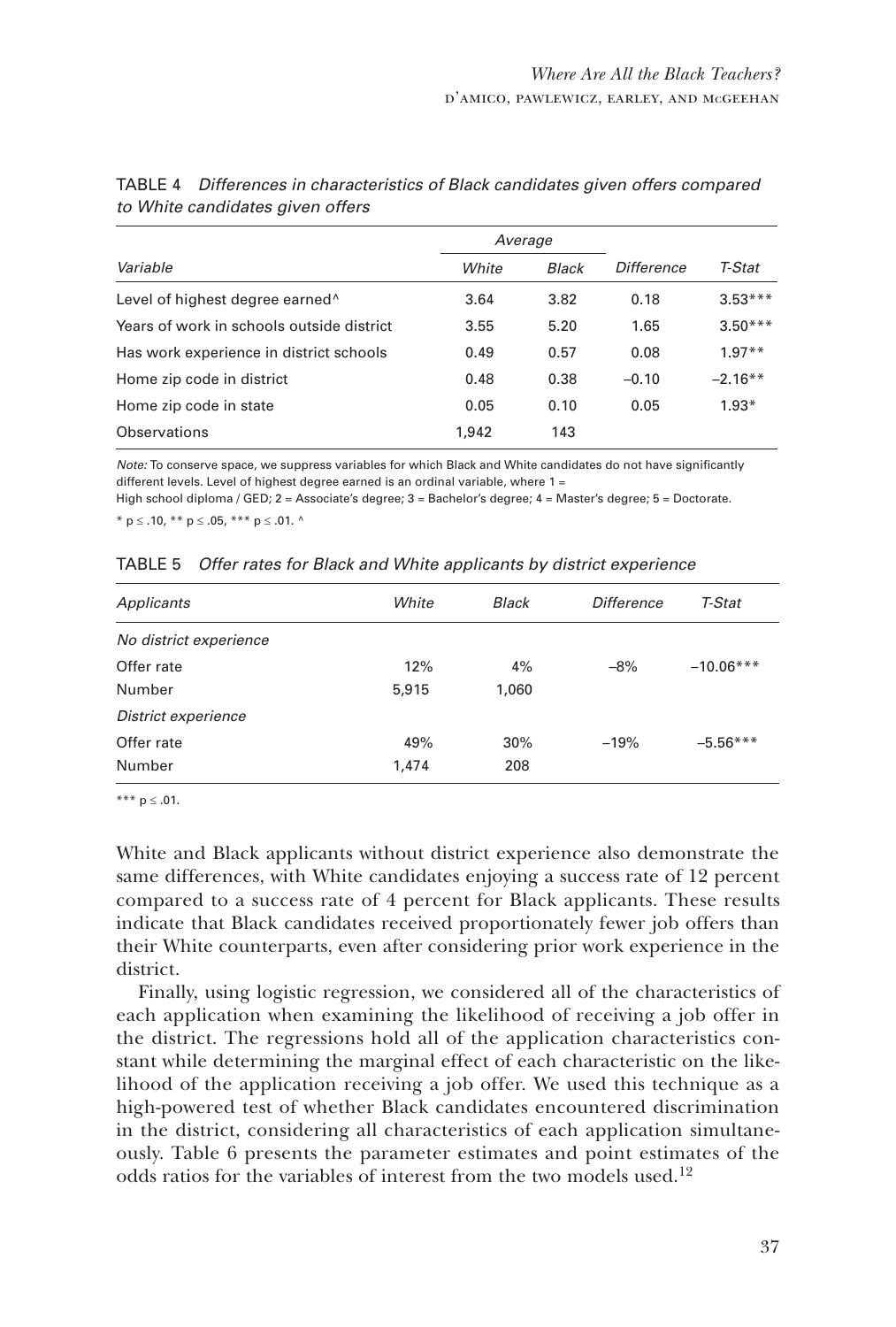|                                                       |         | Model 1     |      |         | Model 2     |      |
|-------------------------------------------------------|---------|-------------|------|---------|-------------|------|
| Parameter                                             | β       | T-Stat      | OR   | $\beta$ | T-Stat      | OR   |
| Intercept                                             | $-3.16$ | $-22.63***$ |      | $-3.09$ | $-21.34***$ |      |
| <b>Black</b>                                          |         |             |      | $-0.70$ | $-8.05***$  | 0.49 |
| Hispanic                                              |         |             |      | 0.02    | 0.14        | 1.01 |
| Other                                                 |         |             |      | $-0.39$ | $-3.73***$  | 0.67 |
| Multiple                                              |         |             |      | $-0.19$ | $-1.50$     | 0.71 |
| <b>Blank</b>                                          |         |             |      | $-0.34$ | $-3.11***$  | 0.82 |
| Number of applications                                | $-0.32$ | $-20.77***$ | 0.72 | $-0.32$ | $-20.49***$ | 0.72 |
| Met TI cut score                                      | 0.72    | $14.97***$  | 2.06 | 0.70    | $14.41***$  | 2.01 |
| Highest degree earned                                 | 0.16    | $4.57***$   | 1.17 | 0.18    | $5.00***$   | 1.19 |
| Degree from local<br>university                       | 0.07    | 0.99        | 1.07 | 0.05    | 0.65        | 1.05 |
| Degree from in-state<br>university                    | 0.14    | $1.92*$     | 1.15 | 0.14    | $1.93*$     | 1.15 |
| Degree from regional<br>university                    | $-0.26$ | $-2.34**$   | 0.77 | $-0.21$ | $-1.91*$    | 0.81 |
| Degree from district<br>"standard"                    | 0.13    | $1.99**$    | 1.13 | 0.12    | $1.92*$     | 1.13 |
| Degree from highly ranked<br>university               | 0.30    | $4.30***$   | 1.36 | 0.27    | $3.73***$   | 1.31 |
| Degree matches subject of<br>position applied for     | 0.08    | $1.83*$     | 1.09 | 0.05    | 1.14        | 1.05 |
| Has work experience in<br>schools outside of district | $-0.02$ | $-0.28$     | 0.98 | $-0.03$ | $-0.52$     | 0.97 |
| Years of work in schools<br>outside district          | 0.00    | $-0.13$     | 1.00 | 0.00    | 0.48        | 1.00 |
| Has work experience in<br>district schools            | 1.34    | 22.86***    | 3.81 | 1.35    | 23.09***    | 3.85 |
| Years of work in district<br>schools                  | 0.01    | 1.10        | 1.01 | 0.01    | 1.05        | 1.01 |
| Home zip code in district                             | 0.58    | $9.05***$   | 1.79 | 0.56    | $8.63***$   | 1.76 |
| Home zip code in state                                | 0.23    | $3.49***$   | 1.27 | 0.22    | $3.25***$   | 1.25 |
| R <sub>2</sub>                                        |         | 9.35%       |      |         | 9.61%       |      |
| % concordant                                          |         | 78.3%       |      |         | 78.8%       |      |
| Area under ROC                                        |         | 78.7%       |      |         | 79.2%       |      |

TABLE 6 *Likelihood of receiving a job offer, controlling for race and application characteristics* 

*Notes: OR* = odds ratio. The dependent variable is the indicator variable *Offered* and the regression model was run on 27,271 application observations with an 8.71% offer rate.

\* p  $\le$  .10, \*\* p  $\le$  .05, \*\*\* p  $\le$  .01.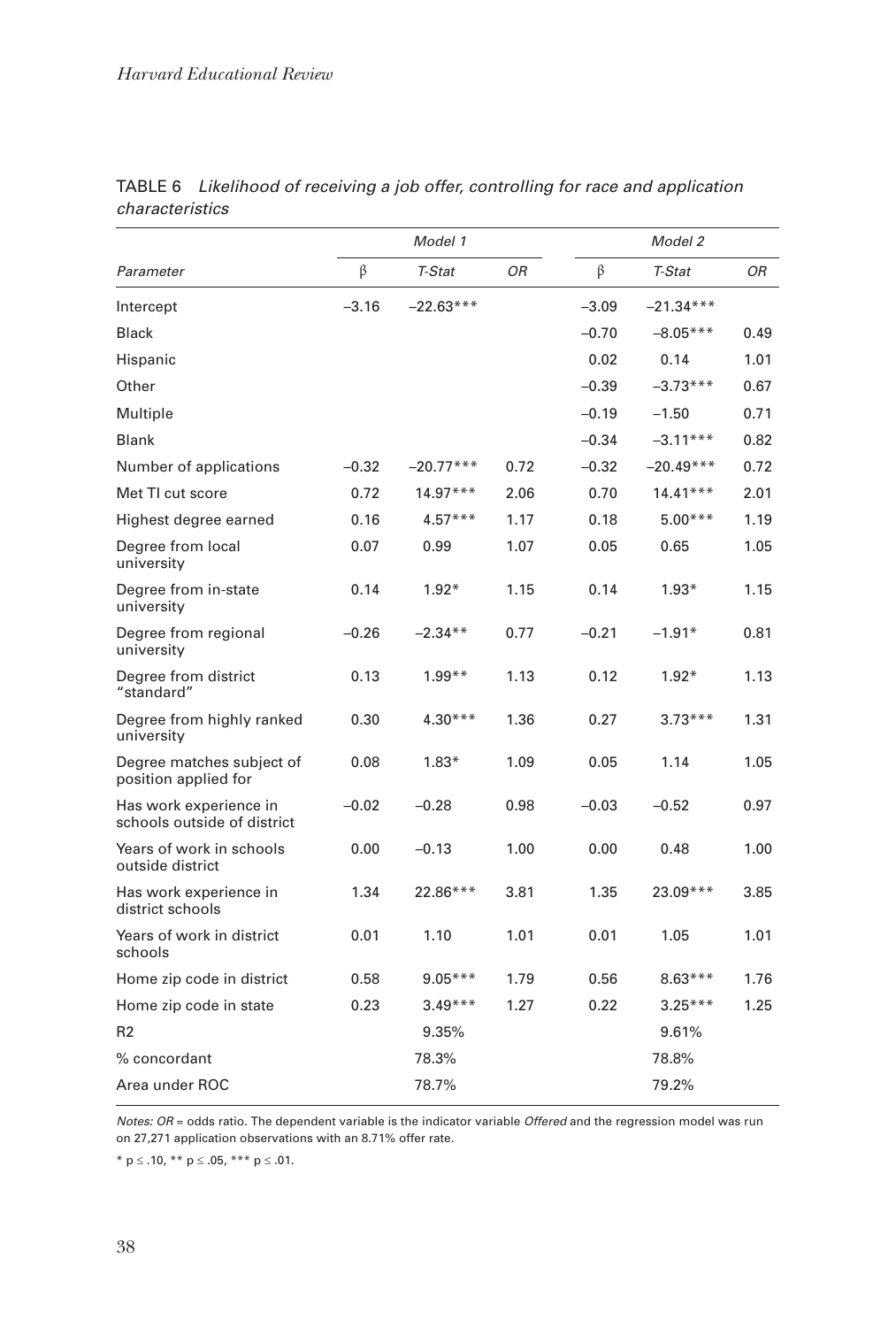In Model 1 we first identify which application characteristics, not including the racial categories, are associated with the likelihood of receiving a job offer in the district, and the results confirm those presented in D'Amico and colleagues (2015). Application characteristics with the strongest positive association with receiving a job offer include having prior work experience in the district, meeting the minimum TI score for the position, and living within the district. Characteristics with the strongest negative association with receiving a job offer include submitting more applications and earning a degree from a university in the nearest metropolitan area. This model provides the baseline comparison for Model 2, which includes the applicant race variables.<sup>13</sup>

The results in Model 2 provide evidence that identifying the applicant as Black is significantly and negatively associated with the likelihood of receiving a job offer. Ceteris paribus, an application from a Black candidate was 51 percent less likely to receive an offer than was one from a White candidate (β  $= -0.70$ ; OR  $= 0.49$ ;  $p < 0.001$ ).<sup>14</sup> Said another way, a Black applicant would be half as likely to receive a job offer as a White candidate with identical qualifications. The sign, magnitude, and significance of the coefficient estimates in Model 2 largely remain consistent with the results in Model 1, indicating that the race categories provide incremental explanatory power beyond the other application characteristics.

#### *Are Black Applicants Applying Where the Jobs Are?*

Another possible explanation for the discrepancy in job offer rates between White and Black candidates could be that Black candidates are not applying to positions with the most available jobs (Lilien, 1982). We investigate this possibility by comparing the application and offer rates of Black and White candidates at different school levels (elementary, middle, high, and other types of schools) and across different positions.

In the district, 55 percent of job offers are made in elementary schools, while 13 percent are made at middle schools, 20 percent at high schools, and 12 percent at other types of schools. In untabulated analyses, we found that although proportionally fewer Black candidates applied for positions at the elementary level than did White candidates, Black and White candidates applied in similar proportions for positions in middle schools and high schools. Despite these similarities in application rates, Black candidates were offered positions at significantly lower rates ( $p < 0.01$ ) than White candidates for all school levels, ranging from 6.8 percentage points less at the elementary school level to 3.8 percentage points less at the high school level. Additionally, we executed the regressions from table 6 separately by the four school-level types and found that candidates identified as Black experienced a significantly lower likelihood of being offered a job at all school types. At the high school level, Black candidates are 19% less likely to be offered a position, all else being equal, while at the middle school level, Black candidates are 66% less likely to receive an offer.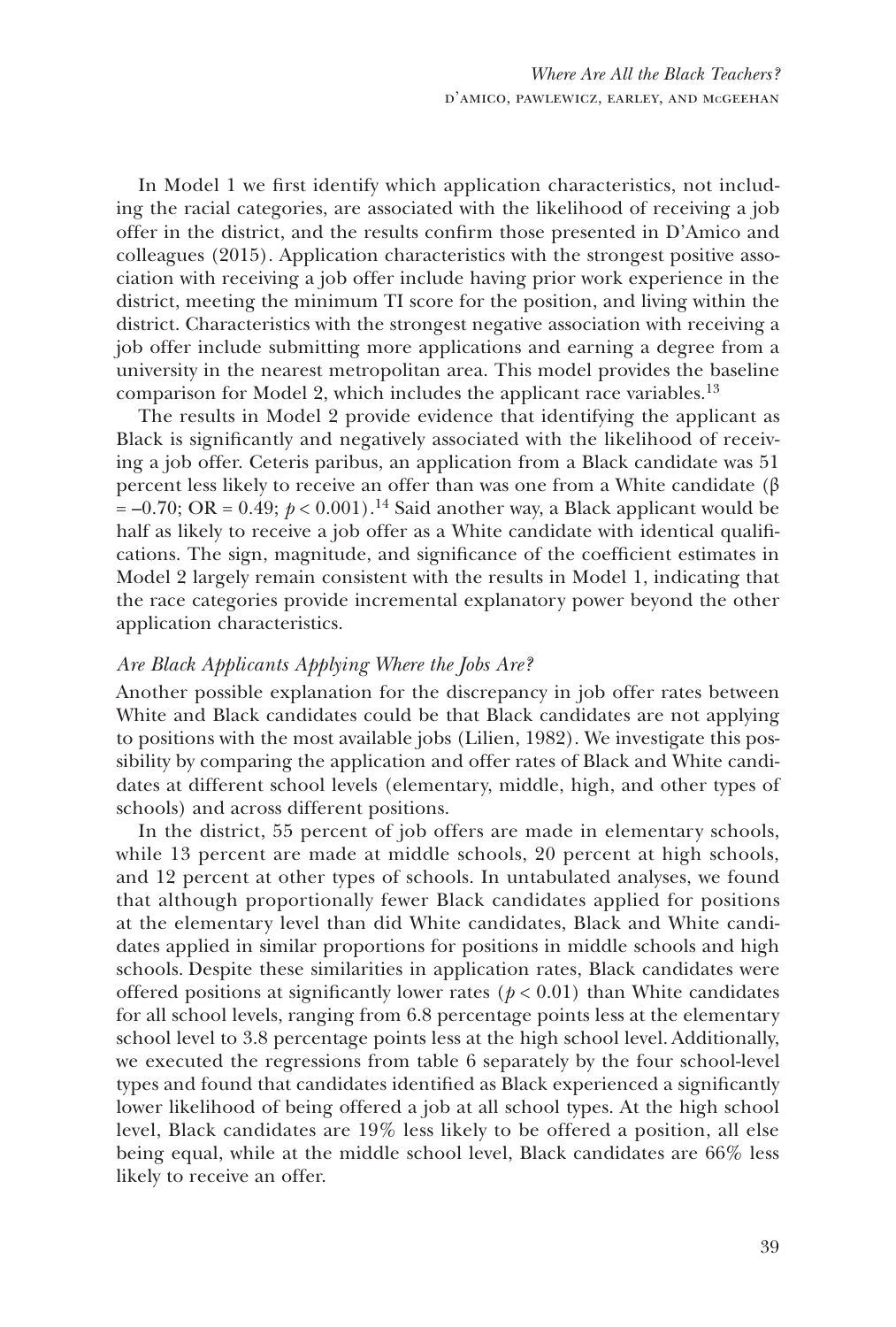We also examined whether Black candidates did not apply for high-demand positions in areas such as STEM and special education. The district hired 206 STEM teachers and 466 special education teachers in the year of the study. While 143 Black candidates submitted 235 applications for STEM teaching positions (6.9 percent of total Black applications), they represented only 11 of the 206 STEM teachers hired in the district (a success rate of 4.6 percent). Similarly, 254 Black candidates submitted 716 applications for special education positions (21 percent of total Black applications) but received only 39 of the 466 job offers for these positions (a success rate of 5.4 percent). White candidates enjoyed success rates greater than Black candidates for both STEM (11.8 percent) and special education (11.3 percent) positions. Finally, to ensure that differences in applicant quality do not explain these results, we executed the regressions from table 3 separately for both STEM and special education positions and found that candidates who identified as Black experienced a significantly lower likelihood ( $p < 0.01$ ) of being offered either type of position, even controlling for other application characteristics. Given the lower success rate for Black candidates, it is unclear that increasing the number of Black applications would increase the hiring of Black teachers in the district.

# *Racial Characteristics of Hiring Principals and School Demographics*

Next we investigate whether certain schools and principals are more likely to extend job offers to Black candidates than to others. In table 7, we present evidence that offers made to Black candidates disproportionately came from certain schools. The district's twenty-four Black principals (13 percent of principals) extended 12 percent of their offers to Black candidates, while schools with large populations of Black students and students living in poverty devoted 11 percent and 10 percent of their offers, respectively, to Black candidates. The percentages of job offers at these types of schools are significantly higher than at other school types. Meanwhile, Black candidates were significantly less likely to receive job offers from the district's 157 White principals (83 percent of principals) or from schools with large White student populations, which made only 4 percent and 3 percent of their job offers, respectively, to Black candidates. In short, when Black teachers were hired, it was more likely to be in schools with more Black students, with more students living in poverty, or with a Black principal.

Schools with large populations of Black students hired 632 teachers during our study; of those, 70 were Black (slightly less than half of all Black teachers hired across the entire district). In contrast, schools with very large White student populations hired 480 new teachers, and only 14 were Black. The district's 157 White principals hired 1,221 new teachers, of which only 49 were Black, while the district's 24 Black principals hired 194 new teachers of whom 23 Black teachers. Researchers agree that same-race role models are particularly valuable for Black students (Dee, 2004), perhaps leading some to wonder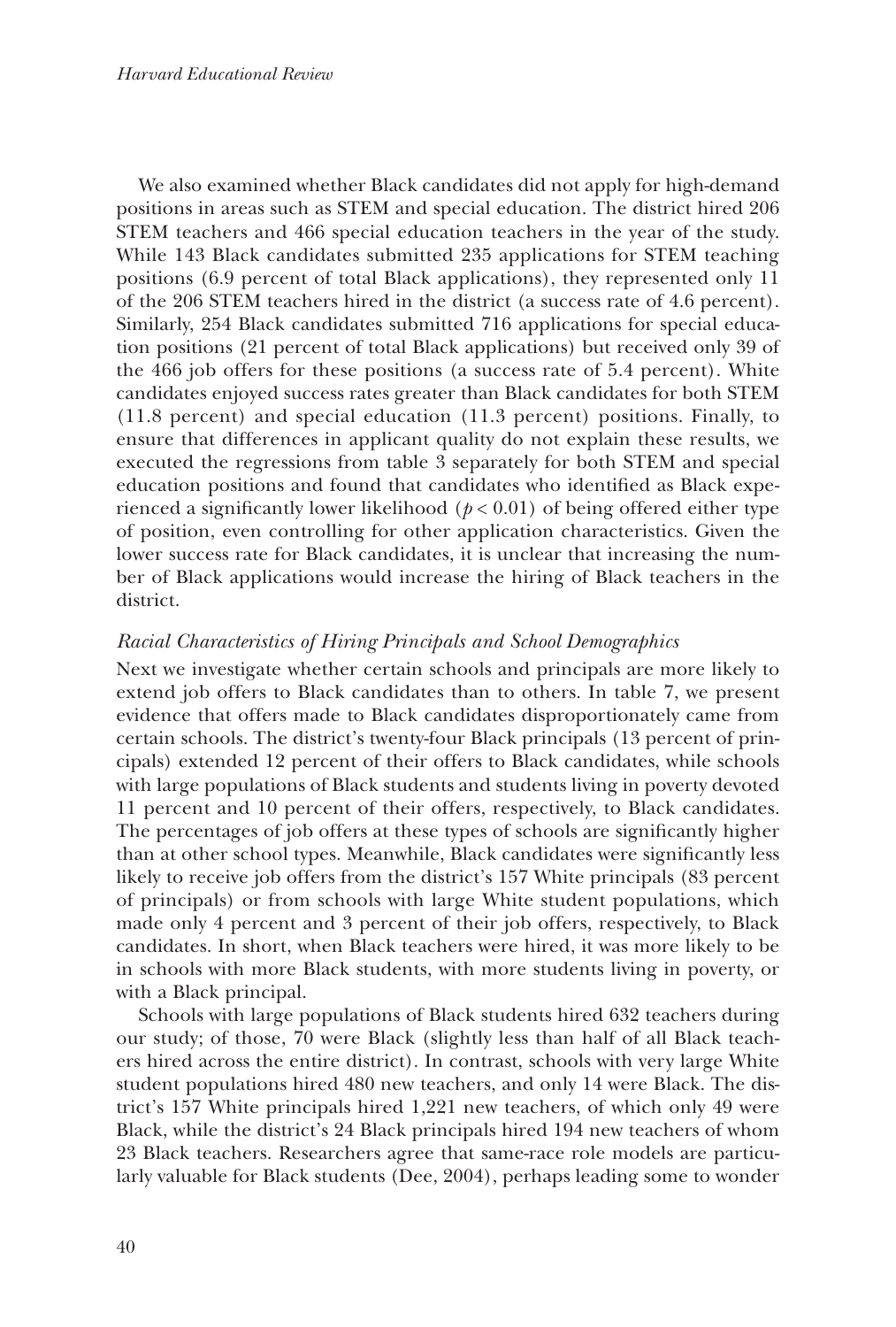| Variable                            | <i>Offers</i> | % to Black<br>candidates | Diff. | T-Stat     |
|-------------------------------------|---------------|--------------------------|-------|------------|
| White principal                     | 1,221         | 4%                       | $-4%$ | $-3.75***$ |
| Non-White principal                 | 869           | 9%                       |       |            |
| <b>Black principal</b>              | 194           | 12%                      | 7%    | $2.86***$  |
| Non-Black principal                 | 1,896         | 5%                       |       |            |
| Priority schools                    | 388           | 9%                       | 3%    | $2.14***$  |
| Nonpriority schools                 | 1,702         | 5%                       |       |            |
| VH Black-populated schools          | 632           | 11%                      | 7%    | $5.17***$  |
| Non-VH Black-populated schools      | 1,458         | 4%                       |       |            |
| VH Hispanic-populated schools       | 568           | 9%                       | 4%    | $3.17***$  |
| Non-VH Hispanic-populated schools   | 1,522         | 5%                       |       |            |
| VH free lunch-populated schools     | 611           | 10%                      | 6%    | $4.16***$  |
| Non-VH free lunch-populated schools | 1,479         | 4%                       |       |            |
| VH White-populated schools          | 480           | 3%                       | $-4%$ | $-4.46***$ |
| Non-VH White-populated schools      | 1,610         | 7%                       |       |            |

TABLE 7 *Comparison of offer rates to Black candidates across school types*

*Notes: Priority* is an indicator assigned by the district to schools that either receive Title I funding or are failing to meet specified academic benchmarks. Schools with the very-high (VH) designation have a student population of that characteristic in the seventy-fifth percentile or higher; for Black students, this is 16%, for Hispanics, 32%; for Whites, 57%; and for students receiving free or reduced-price lunch, 45%.

\*\*  $p \le .05$ , \*\*\*  $p \le .01$ .

if the placement of Black teachers in this district only echoes scholars' calls. However, even though Black candidates were hired more frequently in schools with large populations of Black students, they still received job offers at a substantially lower rate than did White candidates. In no school context in this district were Black teachers hired in equal (or greater) proportions to White teachers.

— Does the Timing of the Offer Impact the Placement of Black Teachers?

Per district policy, principals at priority schools have the ability to extend job offers before principals at other schools. One possible explanation for the segregation of the district's new Black teachers could revolve around timing (Engel, 2012): do priority schools hire Black teachers before other schools, thus consuming the entire supply of Black teachers? To investigate this possibility, we examined the timing of job offers made by principals at priority schools to both Black and White candidates. Despite the sizable differences in the numbers of White and Black teachers hired, most offers were made during the summer months (June, July, and August), as shown in figure 1.

Figure 2 depicts the timing of the proportion of job offers in the district; again, most offers were made during the summer.<sup>15</sup> If the Black teachers hired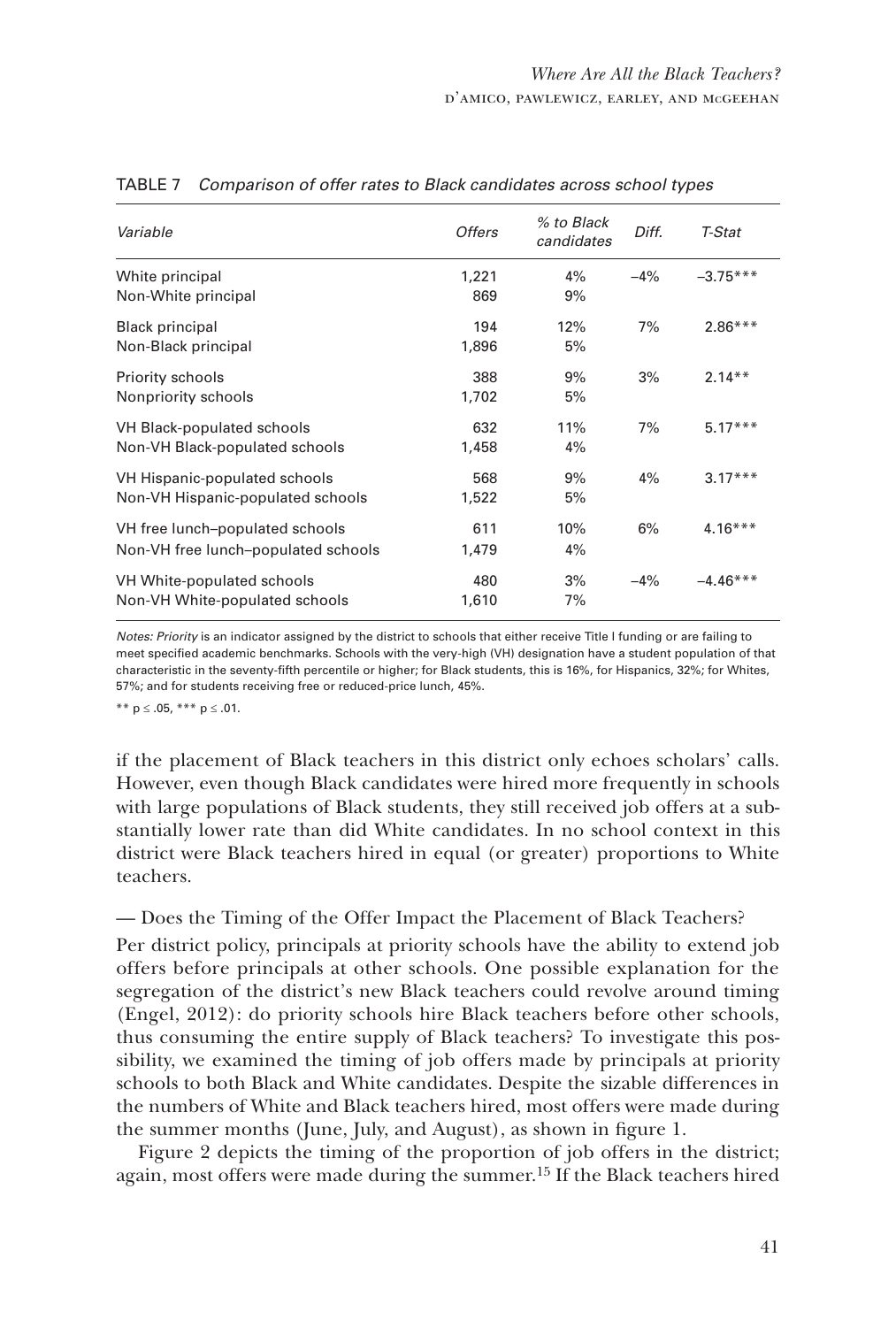

FIGURE 1 *Number of offers at priority schools by White and Black candidates*

FIGURE 2 Percentage of offers given to White and Black candidates in relation to *total offers made, by month*  $\overline{a}$ 

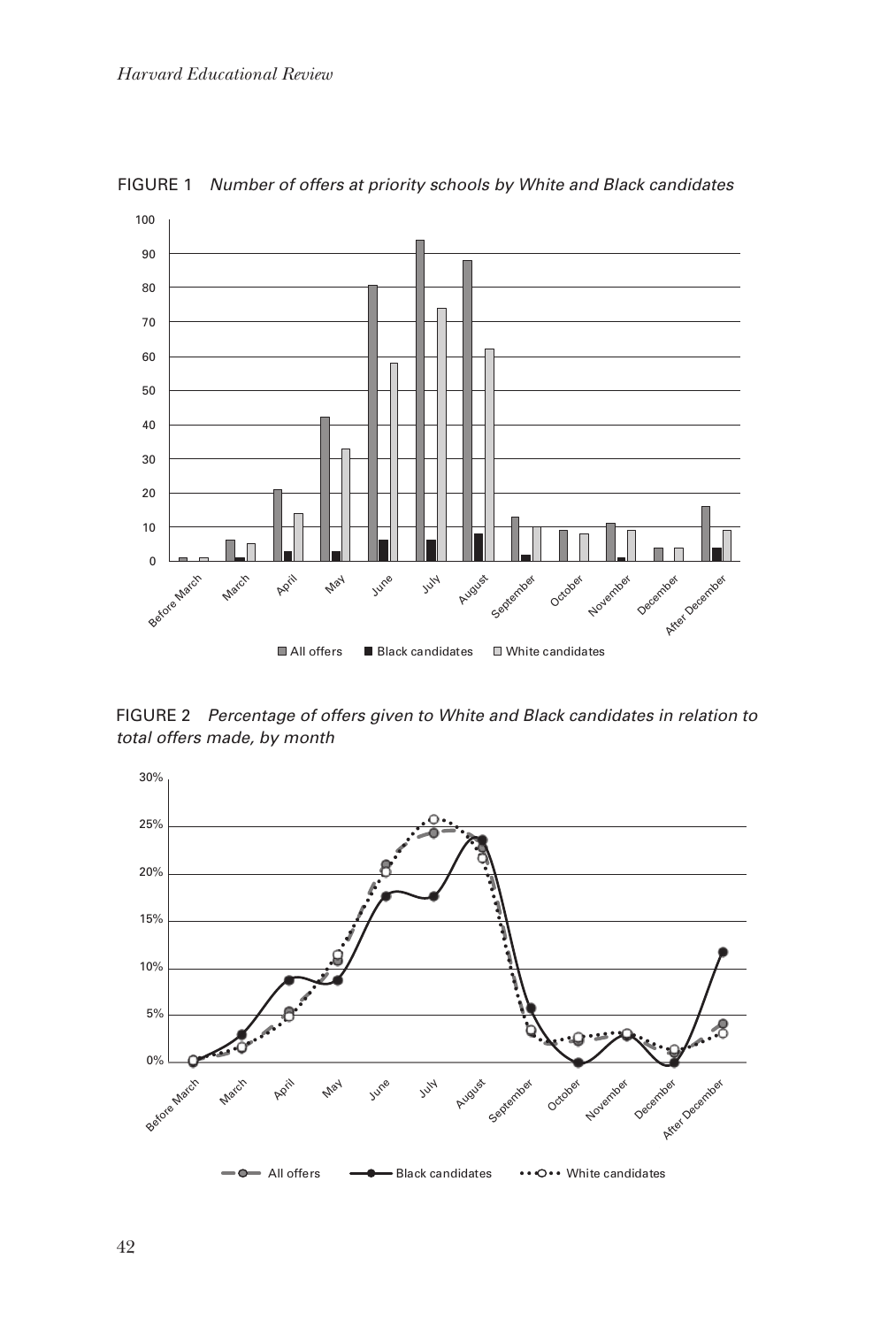were offered positions earlier than their White counterparts, thus depleting the supply of qualified Black candidates, one would expect to see the solid black line shifted to the left in the graph and showing a peak during the earlier months followed by a subsequent dip. Instead, the trajectory of hires was similar for candidates regardless of race.<sup>16</sup> Thus, we found no evidence to support the alternate explanation regarding the timing of offers to Black candidates. Furthermore, this explanation overlooks the fact that large numbers of qualified Black candidates remained in the applicant pool but were not hired.

#### — Are Black Candidates Declining Offers?

Teacher preferences could explain why Black teachers, once hired, were segregated into certain schools (Horng, 2009). Is it possible that Black candidates turned down offers from schools with White principals and schools with large populations of White students? The data provided by the district do not identify job offers declined by candidates; however, representatives from the central HR office reported that instances of declined offers were rare, pointing to the district's reputation as a desirable place to work. Furthermore, district officials stated that in the few instances of declined offers, candidate race and the racial composition of the hiring school did not seem to play a role.

# *Limitations and Directions for Future Research*

We acknowledge that the nature of this research creates limitations for generalizing the results. Since we obtained data from only a single district for a single year, the results that we present may not be generalizable to other districts in other years. We also did not have access to any information regarding the interviews conducted with the candidates. Further, the tests we performed provide associations, do not identify causality, and may be subject to correlatedomitted variable bias related to candidate traits not captured in the online application, such as personal connections with specific schools or principals, interview performance, or principal conceptions of a candidate's fit with the school. That said, all of the results we present have been supported by multiple tests with robust controls whenever possible. In the future, researchers may perform similar analyses in other districts to expand the findings from this study and may also attempt to conduct surveys or interviews with hiring principals in order to determine the driving forces behind hiring decisions.

# Discussion

The lack of racial diversity among teachers in the classroom has captured the attention of researchers and policy makers for the past several decades, particularly in light of substantial research which demonstrates that minority children stand to benefit from same-race role models (Dee, 2004; Madkins, 2011; Villegas & Irvine, 2010). However, typically the literature has focused on supply-side dynamics blind to historical forces, and, as a result, policy initia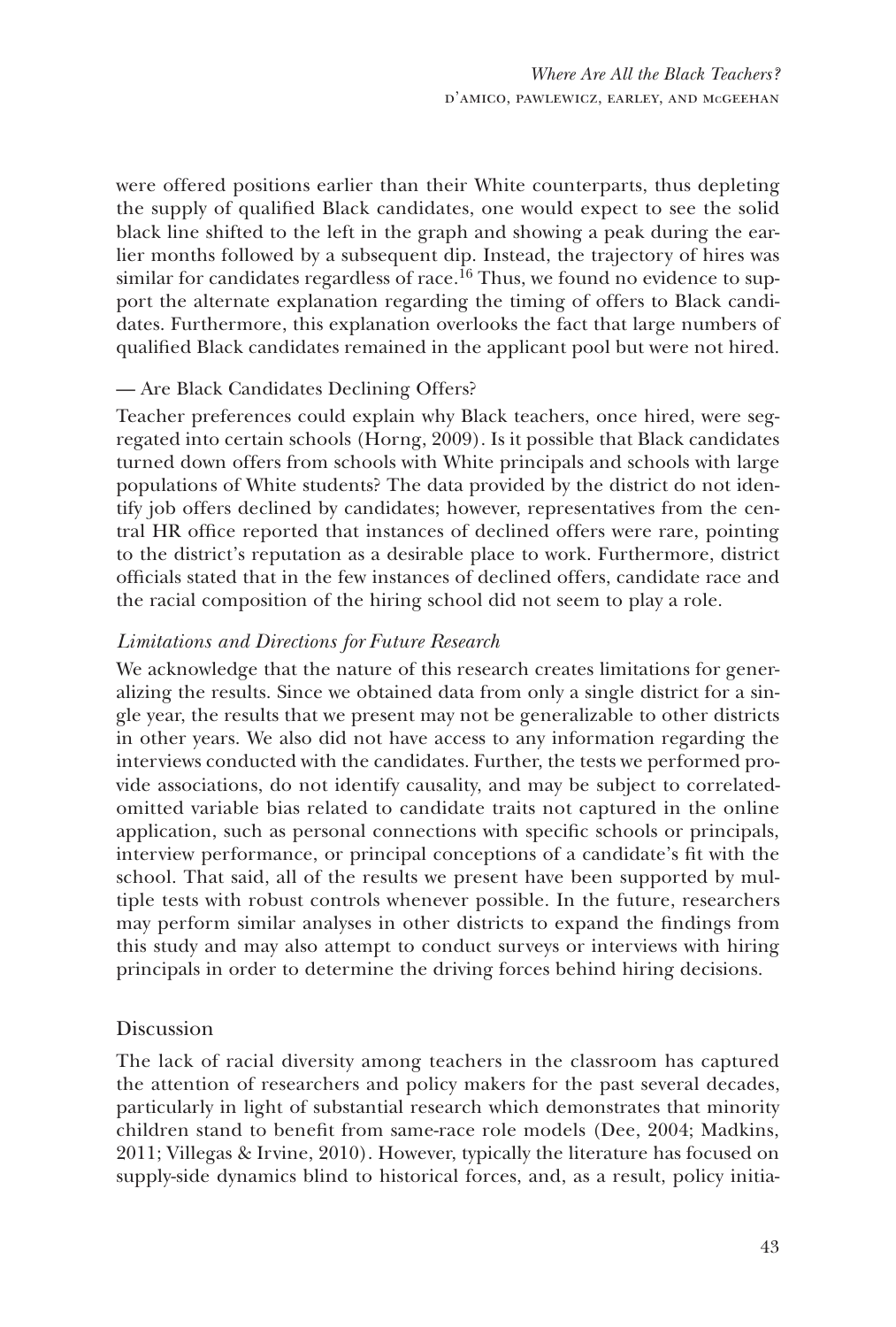tives have centered squarely on the recruitment of Black teachers in the form of greater outreach, alternate pathways into the profession, and retention endeavors (Haberman, 1999; Ingersoll & May, 2011; Ladson-Billings, 2000; Lau et al., 2007). Despite decades of reform, the demographic proportions of the teaching population have remained static and skewed, even as total numbers of Black and White teachers have increased (National Collaborative on Diversity in the Teaching Force, 2004). In our research, we questioned the fundamental assumption of supply issues by examining teacher applications and subsequent hiring decisions in a single school district.

In that district, local policy makers expressed concern over the lack of racial diversity among teachers and identified recruitment as a salve. Our analysis finds that their efforts were only partly successful. While Black candidates submitted 13 percent of applications, a proportion greater than the percentage of Black students in the district, their chances of getting hired were low, with only 6 percent offered positions. Ceteris paribus, identifying as Black was negatively associated with receiving a job offer in the district. That said, *some* Black candidates were offered positions in the district, and those candidates were more likely to be hired by Black principals than White principals. Black teachers were also more likely to be hired in schools with large populations of minority children or children in poverty.

The implications of these findings are important and far-reaching. First, there is no simple pathway to racial diversity. Questions of supply that focus on recruitment initiatives and potential barriers to entry are important and, as our research suggests, may be particularly germane to increasing the Asian and Hispanic teaching population in the district (see table 1). But, as our findings also suggest, supply alone cannot explain the demographic composition of the teacher labor market. Diversification of the workforce, particularly the professions, has received broad attention, and solutions have centered largely on increasing supply. But what if racially diverse people are applying for these positions but are not getting hired? The persistent focus on supply is the byproduct of a lack of historical engagement. From an institutional and structural perspective, the nation's public schools have proved historically durable (Tyack & Cuban, 1997; Tyack & Tobin, 1994). Even as the *Brown* decision stands as a watershed moment, racialized assumptions and ideologies continue to inform the institutional logic of public schooling in both form and function (D'Amico, 2016). To what extent might contemporary hiring practices and the demographic composition of the teacher corps be a function of this legacy?

Second, advocates for increased teacher diversity often point to the needs of racially diverse children to legitimate their claims. The fundamental logic motivating these calls centers on the idea that a racially diverse corps of teachers is important for a similarly racially diverse body of students, a claim well supported by scholarly literature (Dee, 2004; Madkins, 2011; Villegas & Irvine, 2010). But what is at stake in limiting the importance of a diverse teaching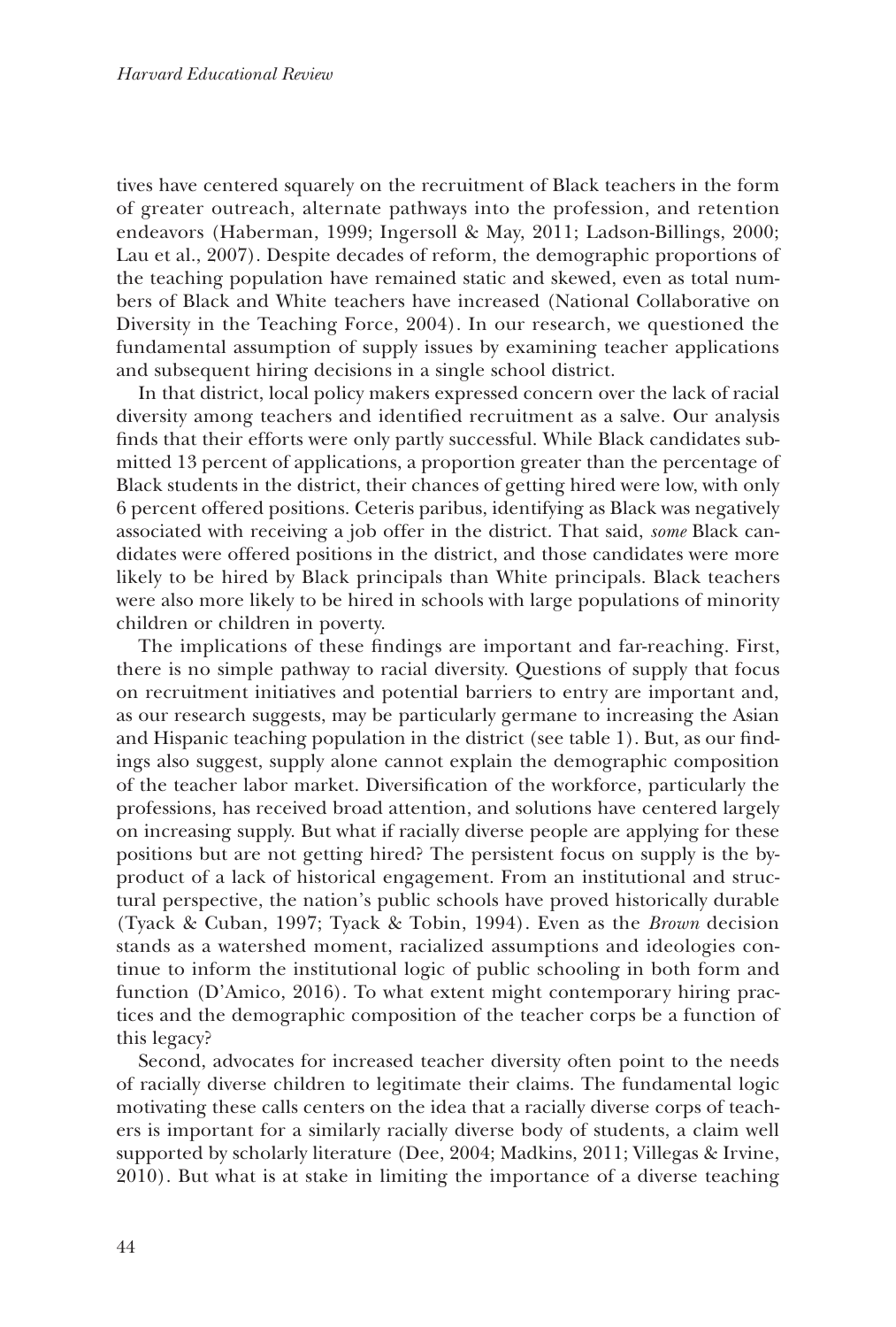force, broadly conceived, to demographically similar children? Is there no value of racial diversity to White children? When Black teachers were hired in the district we studied, they were separated into schools with children of color or children in poverty, albeit in numbers far lower than White candidates hired in these schools. The presence of Black teachers in these schools is important and should continue to increase, but their near absence from schools with large populations of White students ought to be questioned. More than five decades removed from the *Brown* decision and the civil rights movement, racial antagonisms continue to erupt across the nation. What role might the lack of racially diverse exemplars for *all* of the nation's children play in these tensions?

These findings offer powerful evidence of the ways in which race and discriminatory behaviors continue to infuse and shape public schools, arguably the nation's most important social institutions. District and school-level leaders ought to use this research as a call to examine their hiring practices and identify and root out inherent biases. Equity in teacher hiring is important because it is good for students. However, addressing these inequitable practices is perhaps even more essential because they point to systematic racial bias that likely also informs students' classroom experiences, teachers' work lives, and the organizational culture of public schooling.

#### **Notes**

- 1. All information is publicly available on the district's website, but, at the request of the district, identifying information is withheld to maintain anonymity.
- 2. This research is based on application information entered into the online system. To preserve the anonymity of the candidates, the district did not provide the uploaded documents.
- 3. Although candidates were not required to input EEOC data, only 4.6 percent of applications left "ethnicity" blank.
- 4. Please refer to table 5 for the full list of variable definitions.
- 5. We include a variable for passing the suggested TI score because the HR office did not provide principals in the district (or the authors) with the raw candidate scores.
- 6. Please refer to table 7 for a full list of variable definitions related to school and principal demographic information.
- 7. The research team made the determination of the principal's apparent race based on information provided on each school's website (e.g., photos, biographies, etc.). In cases where the information was not present or was ambiguous, the research team did not record an apparent race for the principal and removed those job offers from the analysis. Out of 189 schools in the district, we have information (including apparent race) for 144 principals who made hiring decisions at their same school during the sample year. For the 45 schools that we did not include in the principal analysis, one of the following applied: (1) the current principal did not make hiring decisions during our sample year; (2) the principal was at the school during the sample year but did not hire new teachers; (3) it is an alternative school and not included in the sample; (4) no picture was available; or (5) we could not make a reasonable determination of race based on physicality.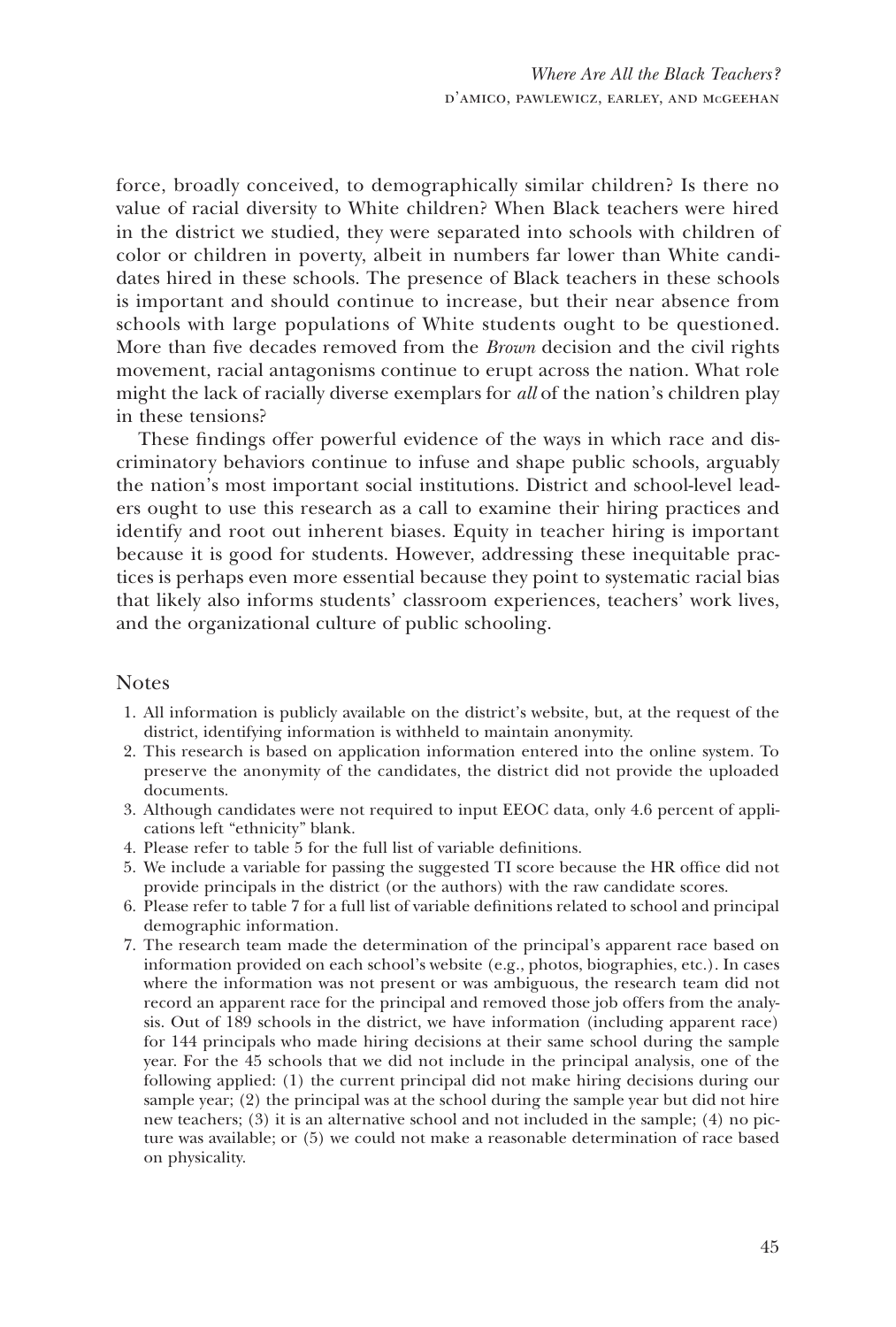- 8. The racial variables *Black, Hispanic,* and *Other* capture applicants who self-identified as a single race category, while *Multiple* identifies candidates who marked more than one racial category. Note that we did not include the variable *White,* so the marginal effect of Whiteness is captured in the regression model intercept and is the comparison point for all other racial variables.
- 9. Table 1 also presents the racial characteristics for applicants. These figures are very similar to the statistics for applications.
- 10. Both correlations are significant at the 1 percent level.
- 11. The district allows applicants the option to self-identify as White, Black, Hispanic, Asian, American Indian, Alaska Native, Native Hawaiian, or Pacific Islander. We aggregate Asian, American Indian, Alaska Native, Native Hawaiian, and Pacific Islander into the Other category because of their small numbers. The district created the Multiple category for applications marking more than one race but did not supply data regarding which of the categories were selected for each applicant.
- 12. We base our statistical inferences on standard errors clustered by candidate and include the number of applications submitted by the individual applicant as a control variable because each individual may apply for multiple job postings.
- 13. The model fit statistics indicate a robust model with an area under the ROC curve of 78.7 percent and accurate job offer predictions for over 78 percent of applications.
- 14. In untabulated analyses, we perform the regression analysis using only the Black independent variable and then include the other race variables without the remaining control variables. The coefficient estimate for the Black variable is negatively significant at the 0.1 percent level in both, and the odds ratio point estimate is –57.5 percent in the uncontrolled regression and –58.9 percent in the regression with the other race variables. We do not present these results in table format and caution against drawing conclusions from uncontrolled regressions because their model fit is not high (the area under the ROC curve is less than 55 percent for both) and principals likely do not base hiring decisions solely on the applicant's race.
- 15. Priority schools hired 388 teachers; only 35 were Black, which does not represent the entire population of Black candidates.
- 16. In untabulated analyses, we also prepared the same graphs for all offers awarded and offers made by nonpriority schools. These graphs follow a similar pattern as the priority schools.

# References

- Achinstein, B., Ogawa, R. T., & Speiglman, A. (2004). Are we creating separate and unequal tracks of teachers? The effects of state policy, local conditions, and teacher characteristics on new teacher socialization. *American Educational Research Journal, 41*(3), 557– 603. doi: 10.3102/00028312041003557
- Albers, P. (2002). Praxis II and African American teacher candidates (or, is everything Black bad?). *English Education, 34*(2), 105–125.
- Anderson, J. D. (1988). *The education of Blacks in the South, 1860–1935*. Chapel Hill: University of North Carolina Press. doi: 10.5149/uncp/9780807842218
- Angrist, J. D., & Guryan, J. (2008). Does teacher testing raise teacher quality? Evidence from state certification requirements. *Economics of Education Review, 27*(5), 483–503. doi: 10.1016/j.econedurev.2007.03.002
- Baumgartner, F. R., & Jones, B. D. (2009). *Agendas and instability in American politics*. Chicago: University of Chicago Press. doi: 10.7208/chicago/9780226039534.001.0001
- Bertrand, M., & Mullainathan, S. (2004). Are Emily and Greg more employable than Lakisha and Jamal? A field experiment on labor market discrimination. *American Economic Review, 94*(4), 992–1013. doi: 10.1257/0002828042002561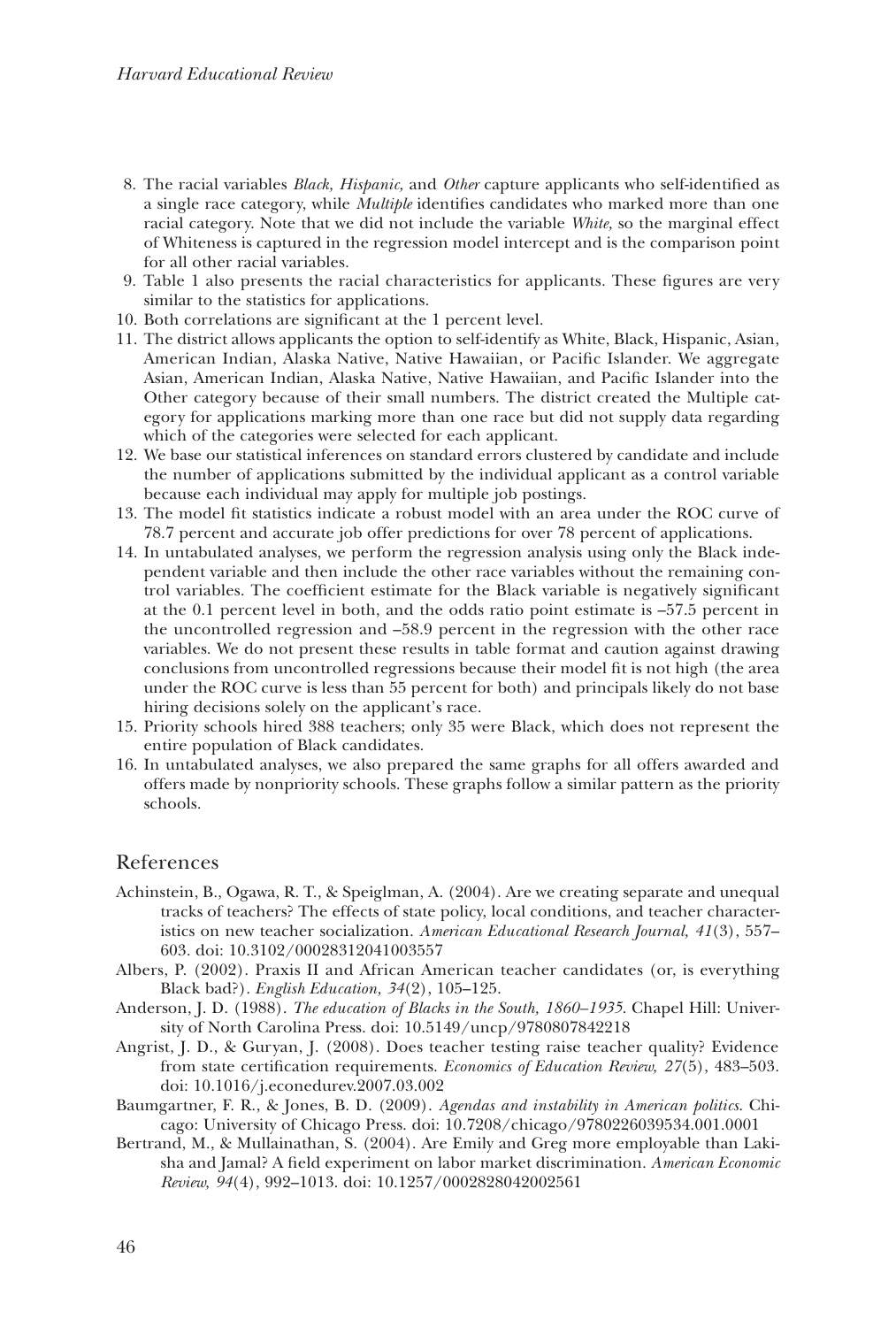- Bianco, M., Leech, N. L., & Mitchell, K. (2011). Pathways to teaching: African American male teens explore teaching as a career. *Journal of Negro Education, 80*(3), 368–383.
- Boyd, D., Lankford, H., Loeb, S., Ronfeldt, M., & Wyckoff, J. (2011). The role of teacher quality in retention and hiring: Using applications to transfer to uncover preferences of teachers and schools. *Journal of Policy Analysis and Management, 30*(1), 88–110. doi: 10.1002/pam.20545
- Boyd, D., Lankford, H., Loeb, S., & Wyckoff, J. (2005). The draw of home: How teachers' preferences for proximity disadvantage urban schools. *Journal of Policy Analysis and Management, 24*(1), 113–132. doi: 10.1002/pam.20072
- Boyd, D., Lankford, H., Loeb, S., & Wyckoff, J. (2013). Analyzing the determinants of the matching of public school teachers to jobs: Disentangling the preferences of teachers and employers. *Journal of Labor Economics, 31*(1), 83–117. doi: 10.1086/666725
- Bridges, T. T. (2011). Towards a pedagogy of hip hop in urban teacher education. *Journal of Negro Education, 80*(3), 325–338.
- Cain-Caston, M. (1999). A survey of opinions of North Carolina school administrators regarding factors considered most important in hiring teachers for their first teaching position. *Journal of Instructional Psychology, 26*(2), 69–73.
- D'Amico, D. (2016). Teachers' rights versus students' rights: Race and professional authority in the New York City Public Schools, 1960–1986. *American Educational Research Journal, (53)*3, 541–572. doi: 10.3102/0002831216646193
- D'Amico, D., Earley, P., & Pawlewicz, R. (2015). *The market for teachers: An analysis of teacher applicant data and hiring decisions*. Working paper.
- D'Amico, T. F. (1987). The conceit of labor market discrimination. *American Economic Review, 77*(2), 310–315.
- Dee, T. (2004). Teachers, race and student achievement in a randomized experiment. *Review of Economics and Statistics, 86*(1), 195–216. doi: 10.1162/003465304323023750
- Dillon, S. R., McCaughtry, N., & Hummel, S. (2010). School districts' hiring practices for physical educators. *Physical Educator, 67*(4), 209–221.
- Dixson, A., & Dingus, J. (2007). Tyranny of the majority: Re-enfranchisement of African-American teacher educators teaching for democracy. *International Journal of Qualitative Studies in Education, 20*(6), 639–654. doi: 10.1080/09518390701630775
- Dobbie, W. (2011). Teacher characteristics and student achievement: Evidence from Teach For America. Retrieved from http://www.people.fas.harvard.edu/~dobbie/research .html/
- Duncan, A. (2010, November 16). Remarks to National Council for Accreditation of Teacher Education. Retrieved from http://www.ed.gov/news/speeches/secretary-arneduncans-remarks-national-council-accreditation-teacher-education
- Engel, M. (2012). The timing of teacher hires and teacher qualifications: Is there an association? *Teachers College Record, 114*(2), 1–29.
- Engel, M., & Cannata, M. (2015). Localism and teacher labor markets: How geography and decision making may contribute to inequality. *Peabody Journal of Education, 90*(1), 84–92. doi: 10.1080/0161956X.2015.988533
- Fairclough, A. (2004). The costs of Brown: Black teachers and school integration. *Journal of American History, 91*(1), 43–55. doi: 10.2307/3659612
- Foster, M. (1991). Constancy, connectedness, and constraints in the lives of African-American teachers. *NWSA Journal, 3*(2), 233–261.
- Franklin, J. H. (1987). The desperate need for Black teachers. *Change, 19*(3), 44–45. doi: 10.1080/00091383.1987.9939148
- Fultz, M. (2004). The displacement of Black educators post-*Brown:* An overview and analysis. *History of Education Quarterly, 44*(1), 11–45. doi: 10.1111/j.1748-5959.2004.tb00144.x
- Goldhaber, D., Grout, C., & Huntington-Klein, N. (2014). *Screen twice, cut once: Assessing the predictive validity of teacher selection tools*. Seattle: Center for Education Data and Research, University of Washington.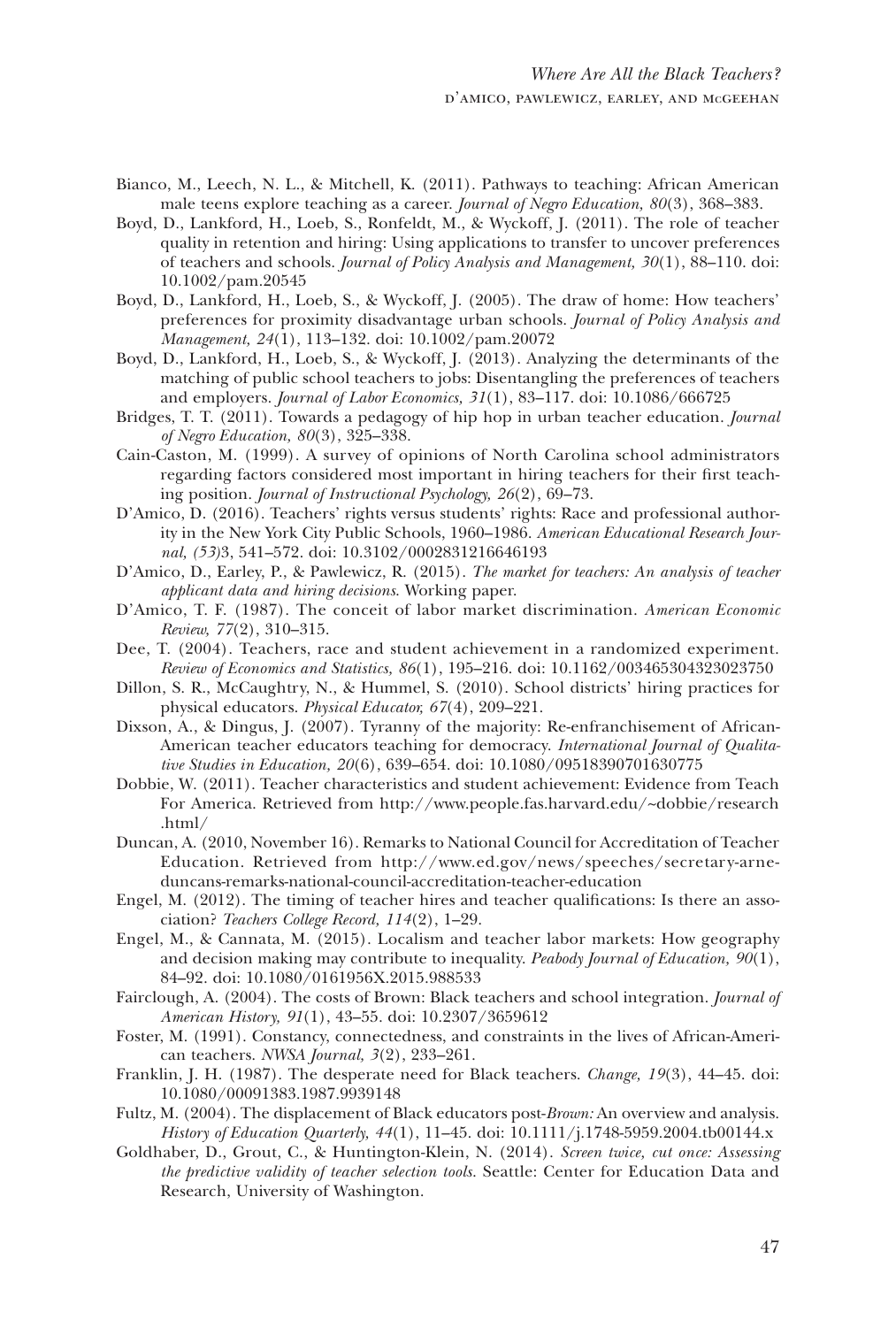- Haberman, M. (1999). Increasing the number of high-quality African American teachers in urban schools. *Journal of Instructional Psychology, 26*(4), 208–212.
- Hanushek, E. A., & Rivkin, S. G. (2007). Pay, working conditions, and teacher quality. *The Future of Children, 17*(1), 69–96. doi: 10.1353/foc.2007.0002
- Harris, D. N., Rutledge, S. A., Ingle, W. K., & Thompson, C. C. (2010). Mix and match: What principals really look for when hiring teachers. *Education Finance and Policy, 5*(2), 228–246. doi: 10.1162/edfp.2010.5.2.5205
- Heck, R. H. (2007). Examining the relationship between teacher quality as an organizational property of schools and students' achievement and growth rates. *Educational Administration Quarterly, 43*(4), 399–432. doi: 10.1177/0013161X07306452
- Horng, E. (2009). Teacher tradeoffs: Disentangling teachers' preferences for working conditions and student demographics. *American Educational Research Journal, 46*(3), 690– 717. doi: 10.3102/0002831208329599
- Horsford, S., & D'Amico, D. (2015). The past as more than prologue: A call for historical research. *International Journal of Educational Management, (29)*7, 863–873. doi: 10.1108/IJEM-05-2015-0062
- Hudson, M. J., & Holmes, B. J. (1994). Missing teachers, impaired communities: The unanticipated consequences of *Brown v. Board of Education* on the African American teaching force at the precollegiate level. *Journal of Negro Education, 63*(3), 388–393. doi: 10.2307/2967189
- Ingersoll, R. M., & May, H. (2011). *Recruitment, retention and the minority teacher shortage.* Retrieved from http://repository.upenn.edu/gse\_pubs/226
- Ingersoll, R. M., Merrill, L., & Stuckey, D. (2014, April). *Seven trends: The transformation of the teaching force.* Philadelphia: CPRE.
- Ingle, K., Rutledge, S., & Bishop, J. (2011). Context matters: Principals' sensemaking of teacher hiring and on-the-job performance. *Journal of Educational Administration, 49*(5), 579–610. doi: 10.1108/09578231111159557
- Jacob, B. A. (2007). The challenges of staffing urban schools with effective teachers. *The Future of Children, 17*(1), 129–153. doi: 10.1353/foc.2007.0005
- Kingdon, J. (1984). *Agendas, alternatives and public policies*. New York: Harper Collins.
- Kirby, S. N., & Hudson, L. (1993). Black teachers in Indiana: A potential shortage? *Educational Evaluation and Policy Analysis, 15*(2), 181–94. doi: 10.3102/01623737015002181
- Ladson-Billings, G. (2000). Fighting for our lives preparing teachers to teach African American students. *Journal of Teacher Education, 51*(3), 206–214. doi: 10.1177/0022487100051003008
- Lau, K. F., Dandy, E. B., & Hoffman, L. (2007). The pathways program: A model for increasing the number of teachers of color. *Teacher Education Quarterly, 34*(4), 27–40.
- Lilien, D. M. (1982). Sectoral shifts and cyclical unemployment. *Journal of Political Economy, 90*(4), 777–793. doi: 10.1086/261088
- Liu, E., & Johnson, S. M. (2006). New teachers' experiences of hiring: Late, rushed, and information-poor. *Educational Administration Quarterly, 42*(3), 324–360. doi: 10.1177/0013161X05282610
- Madkins, T. C. (2011). The Black teacher shortage: A literature review of historical and contemporary trends. *Journal of Negro Education, 80*(3), 417–427.
- Mertz, N. T. (2010). Teacher selection and school leader effects. *Journal of School Leadership, 20*(2), 184–207.
- Milner, H. R. (2012). Challenging negative perceptions of Black teachers. *Educational Foundations, 26*(1/2), 27–46.
- Milner, H. R., & Howard, T. C. (2004). Black teachers, Black students, Black communities, and Brown: Perspectives and insights from experts. *Journal of Negro Education, 73*(3), 285–297. doi: 10.2307/4129612